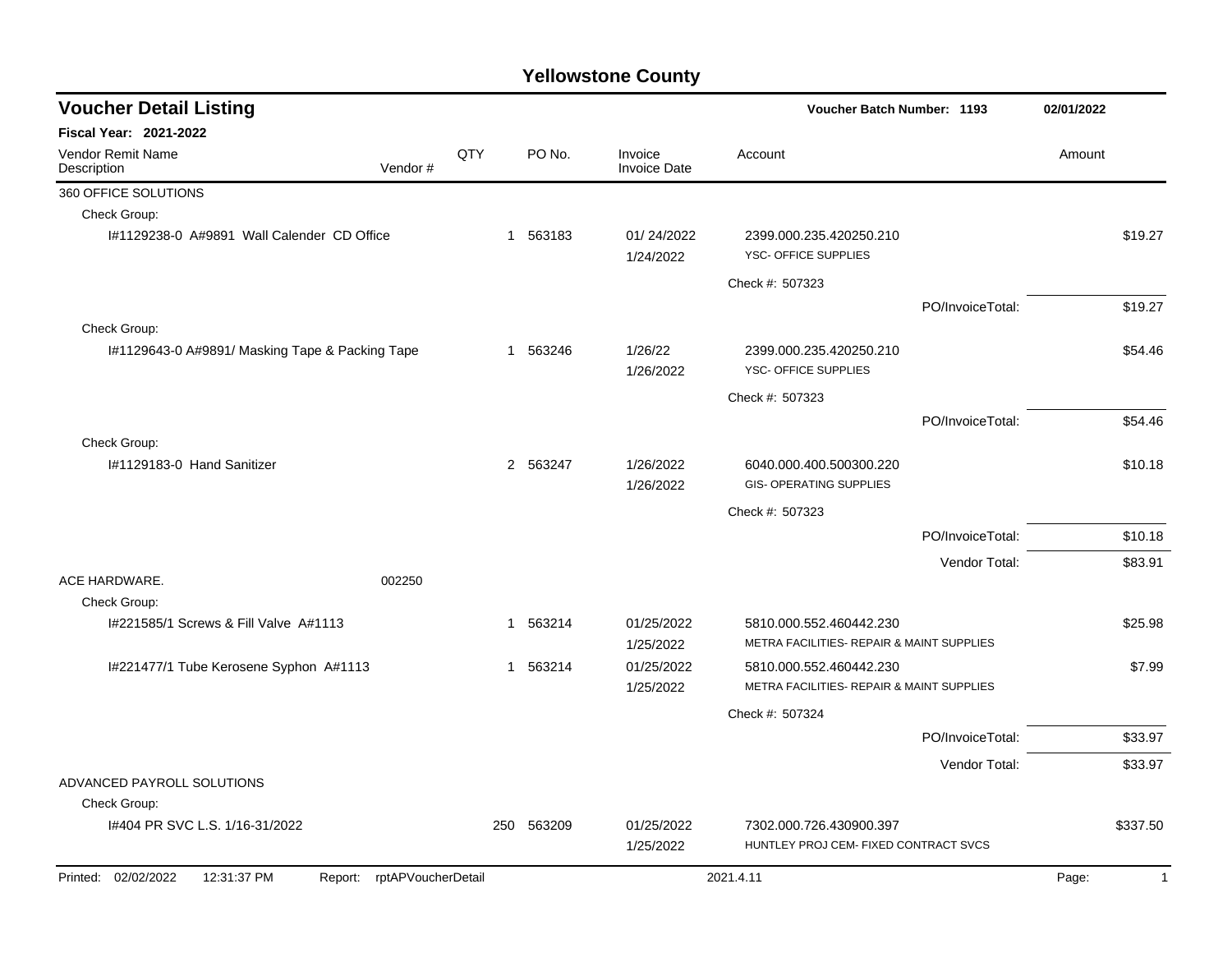|                                                                  |              |              | <b>Yellowstone County</b>      |                                                                  |                         |
|------------------------------------------------------------------|--------------|--------------|--------------------------------|------------------------------------------------------------------|-------------------------|
| <b>Voucher Detail Listing</b>                                    |              |              |                                | Voucher Batch Number: 1193                                       | 02/01/2022              |
| Fiscal Year: 2021-2022                                           |              |              |                                |                                                                  |                         |
| Vendor Remit Name<br>Vendor#<br>Description                      | QTY          | PO No.       | Invoice<br><b>Invoice Date</b> | Account                                                          | Amount                  |
| 1#404 PR SVC M.H. 1/16-31/2022                                   | 500          | 563209       | 01/25/2022<br>1/25/2022        | 7302.000.726.430900.397<br>HUNTLEY PROJ CEM- FIXED CONTRACT SVCS | \$675.00                |
| I#404 PR SVC R.P. 1/16-31/2022                                   |              | 737.5 563209 | 01/25/2022<br>1/25/2022        | 7302.000.726.430900.397<br>HUNTLEY PROJ CEM- FIXED CONTRACT SVCS | \$995.63                |
|                                                                  |              |              |                                | Check #: 507325                                                  |                         |
|                                                                  |              |              |                                | PO/InvoiceTotal:                                                 | \$2,008.13              |
| Check Group:                                                     |              |              |                                |                                                                  |                         |
| 1#410 PR SVC K.W. 1/16-31/2022                                   | 1            | 563248       | 1/26/22<br>1/26/2022           | 7301.000.725.430900.398<br>CUSTER CEM-VAR CONTRACT SVC           | \$239.75                |
| 1#410 PR SVC M.P. 1/16-31/2022                                   | 1            | 563248       | 1/26/22<br>1/26/2022           | 7301.000.725.430900.398<br>CUSTER CEM-VAR CONTRACT SVC           | \$171.25                |
|                                                                  |              |              |                                | Check #: 507325                                                  |                         |
|                                                                  |              |              |                                | PO/InvoiceTotal:                                                 | \$411.00                |
|                                                                  |              |              |                                | Vendor Total:                                                    | \$2,419.13              |
| ALBERTSONS/SAFEWAY                                               |              |              |                                |                                                                  |                         |
| Check Group:                                                     |              |              |                                |                                                                  |                         |
| I#804414 A#172049 1/7/22 Fluffy Catering                         | $\mathbf{1}$ | 563233       | 01/25/2022<br>1/25/2022        | 5810.000.553.460442.228<br>METRA CONCESSIONS- FOOD-CATERING      | \$130.25                |
| I#665641 A#172049 1/14/22 Skybox & catering                      | 1            | 563233       | 01/25/2022                     | 5810.000.553.460442.223<br>METRA CONCESSIONS- FOOD               | \$51.50                 |
|                                                                  |              |              | 1/25/2022                      | Check #: 507326                                                  |                         |
|                                                                  |              |              |                                | PO/InvoiceTotal:                                                 | \$181.75                |
|                                                                  |              |              |                                | Vendor Total:                                                    | \$181.75                |
| AMERICAN MEDICAL RESPONSE AMBULANCE                              |              |              |                                |                                                                  |                         |
| Check Group:                                                     |              |              |                                |                                                                  |                         |
| I#01437803 AMBU TRANS 12/19/21 (TG)                              |              | 1 563204     | 01/25/2022<br>1/25/2022        | 2300.000.136.420200.356<br>DETENTION- DOCTORS/HOSPITALS          | \$493.87                |
|                                                                  |              |              |                                | Check #: 507327                                                  |                         |
|                                                                  |              |              |                                | PO/InvoiceTotal:                                                 | \$493.87                |
|                                                                  |              |              |                                | Vendor Total:                                                    | \$493.87                |
| Printed: 02/02/2022<br>12:31:37 PM<br>Report: rptAPVoucherDetail |              |              |                                | 2021.4.11                                                        | Page:<br>$\overline{2}$ |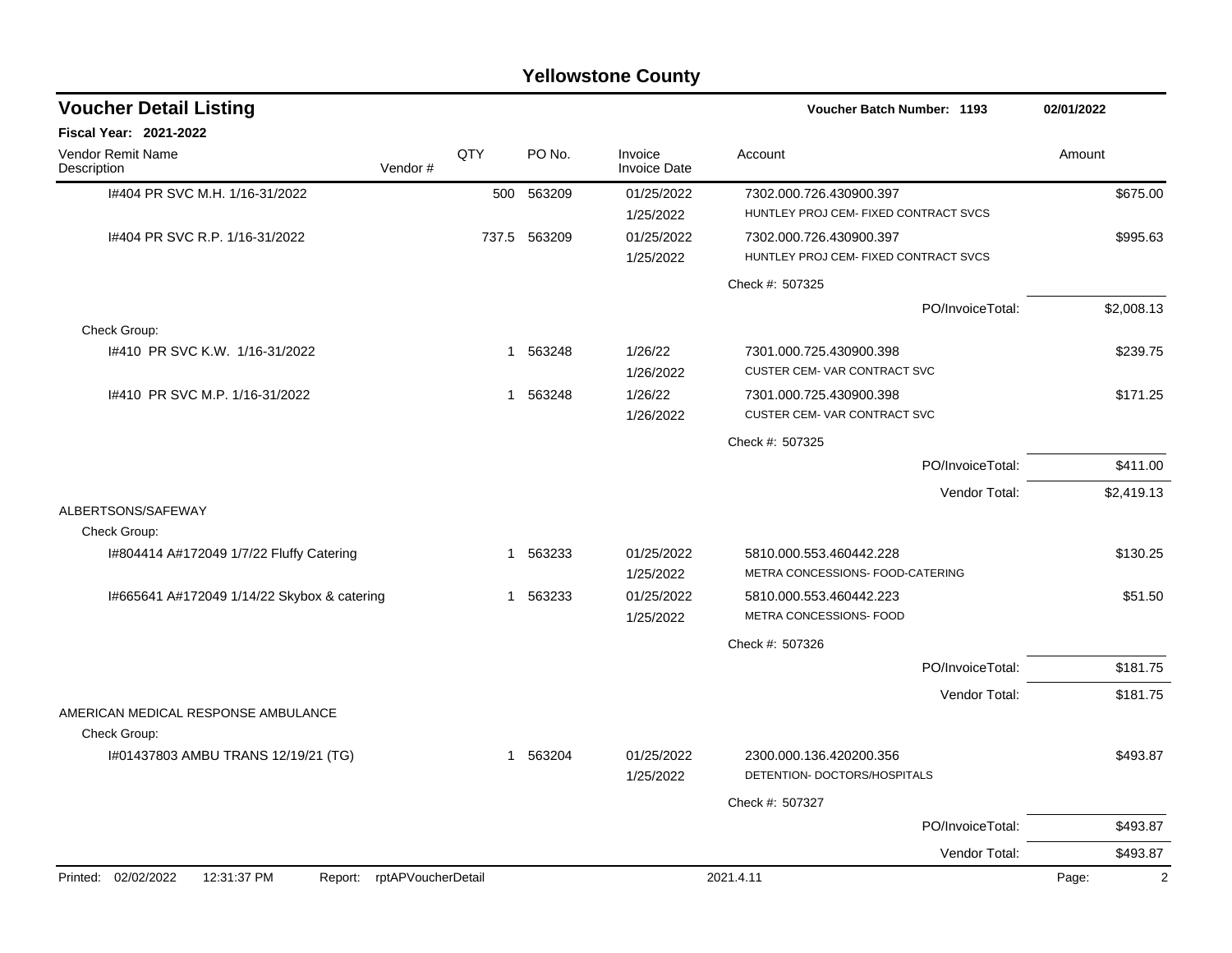| <b>Voucher Detail Listing</b>    |         |     |             |                                |                                                       | <b>Voucher Batch Number: 1193</b> |          |
|----------------------------------|---------|-----|-------------|--------------------------------|-------------------------------------------------------|-----------------------------------|----------|
| <b>Fiscal Year: 2021-2022</b>    |         |     |             |                                |                                                       |                                   |          |
| Vendor Remit Name<br>Description | Vendor# | QTY | PO No.      | Invoice<br><b>Invoice Date</b> | Account                                               |                                   | Amount   |
| ANGEL LIND'S DAIRY INC           |         |     |             |                                |                                                       |                                   |          |
| Check Group:                     |         |     |             |                                |                                                       |                                   |          |
| I#8013417 A# YOUTHS /Dairy       |         |     | 1 563245    | 1/26/22<br>1/26/2022           | 2399.000.235.420250.223<br>YSC-FOOD                   |                                   | \$131.41 |
|                                  |         |     |             |                                | Check #: 507328                                       |                                   |          |
|                                  |         |     |             |                                |                                                       | PO/InvoiceTotal:                  | \$131.41 |
|                                  |         |     |             |                                |                                                       | Vendor Total:                     | \$131.41 |
| <b>BALCO UNIFORM CO INC</b>      | 041513  |     |             |                                |                                                       |                                   |          |
| Check Group:                     |         |     |             |                                |                                                       |                                   |          |
| I#65688: Duty pants WB           |         |     | 2 563180    | 01/24 /2022<br>1/24/2022       | 2300.000.130.420110.226<br>ADMIN- CLOTHING & UNIFORMS |                                   | \$131.96 |
|                                  |         |     |             |                                | Check #: 507329                                       |                                   |          |
|                                  |         |     |             |                                |                                                       | PO/InvoiceTotal:                  | \$131.96 |
| Check Group:                     |         |     |             |                                |                                                       |                                   |          |
| 1#65630-1 NAME TAGS              |         |     | 4 563193    | 01/25/2022                     | 2300.000.136.420200.229                               |                                   | \$36.17  |
|                                  |         |     |             | 1/25/2022                      | DETENTION- CLOTHING/UNIFORM STAFF                     |                                   |          |
|                                  |         |     |             |                                | Check #: 507329                                       |                                   |          |
|                                  |         |     |             |                                |                                                       | PO/InvoiceTotal:                  | \$36.17  |
|                                  |         |     |             |                                |                                                       | Vendor Total:                     | \$168.13 |
| <b>BARGREEN ELLINGSON INC</b>    | 046659  |     |             |                                |                                                       |                                   |          |
| Check Group:                     |         |     |             |                                |                                                       |                                   |          |
| I#010225415 MULTI SURF CLEANER   |         |     | 2 563194    | 01/25/2022                     | 2300.000.136.420200.224                               |                                   | \$212.92 |
|                                  |         |     |             | 1/25/2022                      | DETENTION- JANITORIAL SUPPLIES                        |                                   |          |
| I#010225415 MULTI SURF WIPES     |         |     | 24 563194   | 01/25/2022                     | 2300.000.136.420200.220                               |                                   | \$166.80 |
|                                  |         |     |             | 1/25/2022                      | DETENTION- OPERATING SUPPLIES                         |                                   |          |
| I#010225415 FACIAL TISSUE        |         |     | 563194<br>1 | 01/25/2022                     | 2300.000.136.420200.220                               |                                   | \$29.05  |
|                                  |         |     |             | 1/25/2022                      | DETENTION- OPERATING SUPPLIES                         |                                   |          |
| 1#010225415 WHT COCKTAIL NAPKINS |         |     | 8 563194    | 01/25/2022                     | 2300.000.136.420200.220                               |                                   | \$144.00 |
|                                  |         |     |             | 1/25/2022                      | DETENTION- OPERATING SUPPLIES                         |                                   |          |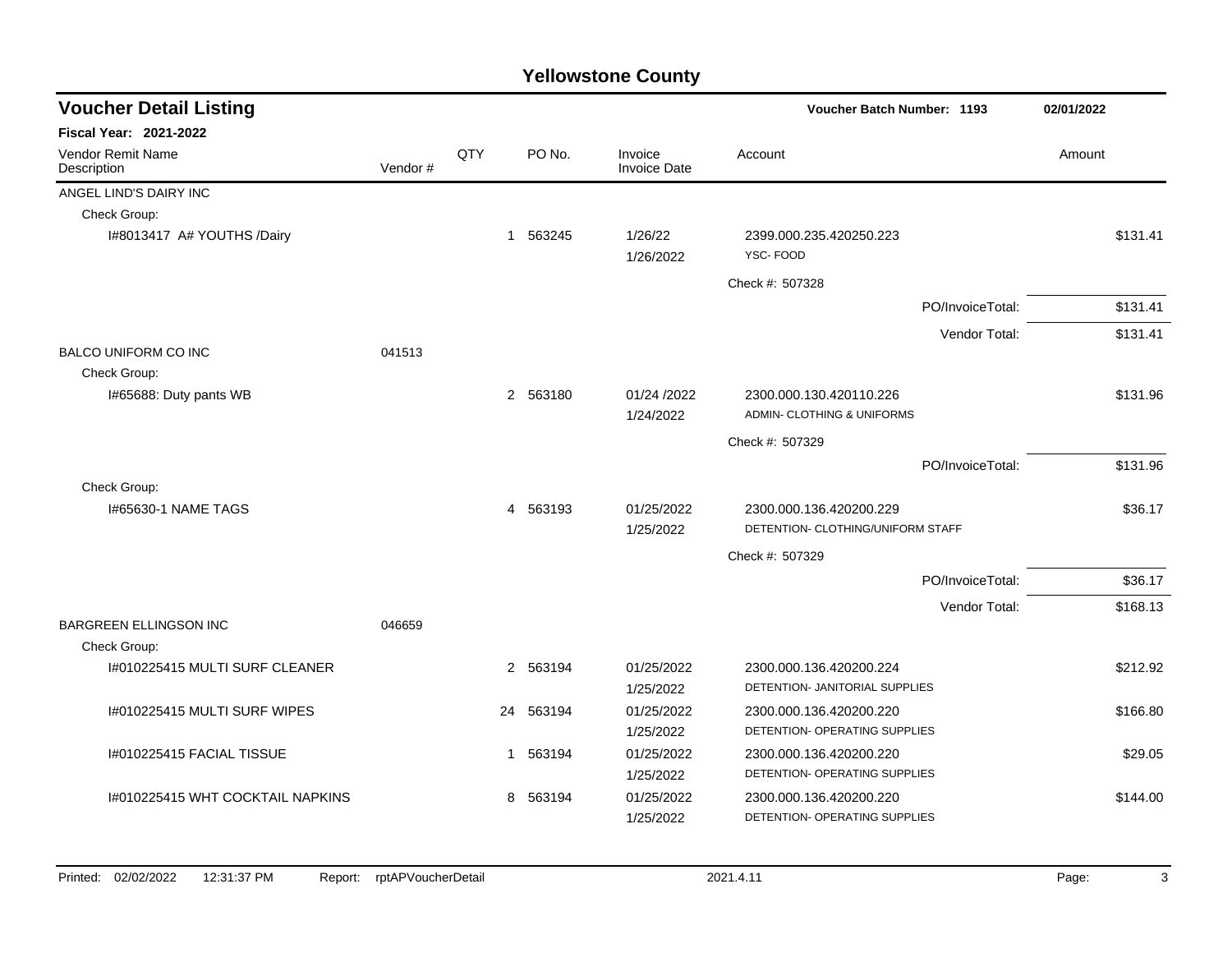| <b>Voucher Detail Listing</b>                 |                    |              |           |                                | <b>Voucher Batch Number: 1193</b> | 02/01/2022 |
|-----------------------------------------------|--------------------|--------------|-----------|--------------------------------|-----------------------------------|------------|
| <b>Fiscal Year: 2021-2022</b>                 |                    |              |           |                                |                                   |            |
| Vendor Remit Name<br>Description              | Vendor#            | QTY          | PO No.    | Invoice<br><b>Invoice Date</b> | Account                           | Amount     |
| I#010225415 TOILET PAPER                      |                    |              | 25 563194 | 01/25/2022                     | 2300.000.136.420200.220           | \$1,122.00 |
|                                               |                    |              |           | 1/25/2022                      | DETENTION- OPERATING SUPPLIES     |            |
| 1#010225415 TAMPONS                           |                    |              | 5 563194  | 01/25/2022                     | 2300.000.136.420200.220           | \$474.70   |
|                                               |                    |              |           | 1/25/2022                      | DETENTION- OPERATING SUPPLIES     |            |
| 1#010225415 FEM NAPKINS                       |                    |              | 10 563194 | 01/25/2022                     | 2300.000.136.420200.220           | \$521.90   |
|                                               |                    |              |           | 1/25/2022                      | DETENTION- OPERATING SUPPLIES     |            |
| #010225415 KRAFT BAGS                         |                    |              | 1 563194  | 01/25/2022                     | 2300.000.136.420200.220           | \$77.80    |
|                                               |                    |              |           | 1/25/2022                      | DETENTION- OPERATING SUPPLIES     |            |
| I#010221523 BODY SHAMPOO                      |                    |              | 10 563194 | 01/25/2022                     | 2300.000.136.420200.220           | \$619.00   |
|                                               |                    |              |           | 1/25/2022                      | DETENTION- OPERATING SUPPLIES     |            |
| 1#010221523 TOILET PAPER                      |                    |              | 22 563194 | 01/25/2022                     | 2300.000.136.420200.220           | \$987.36   |
|                                               |                    |              |           | 1/25/2022                      | DETENTION- OPERATING SUPPLIES     |            |
| 1#010225412 KRAFT BAGS                        |                    | $\mathbf{2}$ | 563194    | 01/25/2022                     | 2300.000.136.420200.220           | \$155.60   |
|                                               |                    |              |           | 1/25/2022                      | DETENTION- OPERATING SUPPLIES     |            |
| I#010225412 BODY SHAMPOO                      |                    | 3            | 563194    | 01/25/2022                     | 2300.000.136.420200.220           | \$185.70   |
|                                               |                    |              |           | 1/25/2022                      | DETENTION- OPERATING SUPPLIES     |            |
| #010225413 KRAFT BAGS                         |                    |              | 2 563194  | 01/25/2022                     | 2300.000.136.420200.220           | \$155.60   |
|                                               |                    |              |           | 1/25/2022                      | DETENTION- OPERATING SUPPLIES     |            |
| 1#010225413 WHT COCKTAIL NAPKINS              |                    | 6            | 563194    | 01/25/2022                     | 2300.000.136.420200.220           | \$108.00   |
|                                               |                    |              |           | 1/25/2022                      | DETENTION- OPERATING SUPPLIES     |            |
| I#010225414 NITRILE GLOVES SZ SM              |                    |              | 4 563194  | 01/25/2022                     | 2300.000.136.420200.220           | \$648.00   |
|                                               |                    |              |           | 1/25/2022                      | DETENTION- OPERATING SUPPLIES     |            |
| 1#010225414 NITRILE GLOVES SZ XL              |                    |              | 6 563194  | 01/25/2022                     | 2300.000.136.420200.220           | \$972.00   |
|                                               |                    |              |           | 1/25/2022                      | DETENTION- OPERATING SUPPLIES     |            |
| #010225410 BROOM                              |                    |              | 1 563194  | 01/25/2022                     | 2300.000.136.420200.224           | \$10.45    |
|                                               |                    |              |           | 1/25/2022                      | DETENTION- JANITORIAL SUPPLIES    |            |
| I#010225411 BODY SHAMPOO                      |                    |              | 5 563194  | 01/25/2022                     | 2300.000.136.420200.220           | \$309.50   |
|                                               |                    |              |           | 1/25/2022                      | DETENTION- OPERATING SUPPLIES     |            |
| I#010225415 DETERGENT                         |                    | 3            | 563194    | 01/25/2022                     | 2300.000.136.420200.224           | \$191.01   |
|                                               |                    |              |           | 1/25/2022                      | DETENTION- JANITORIAL SUPPLIES    |            |
|                                               |                    |              |           |                                | Check #: 507330                   |            |
| 12:31:37 PM<br>Printed: 02/02/2022<br>Report: | rptAPVoucherDetail |              |           |                                | 2021.4.11                         | Page:      |
|                                               |                    |              |           |                                |                                   |            |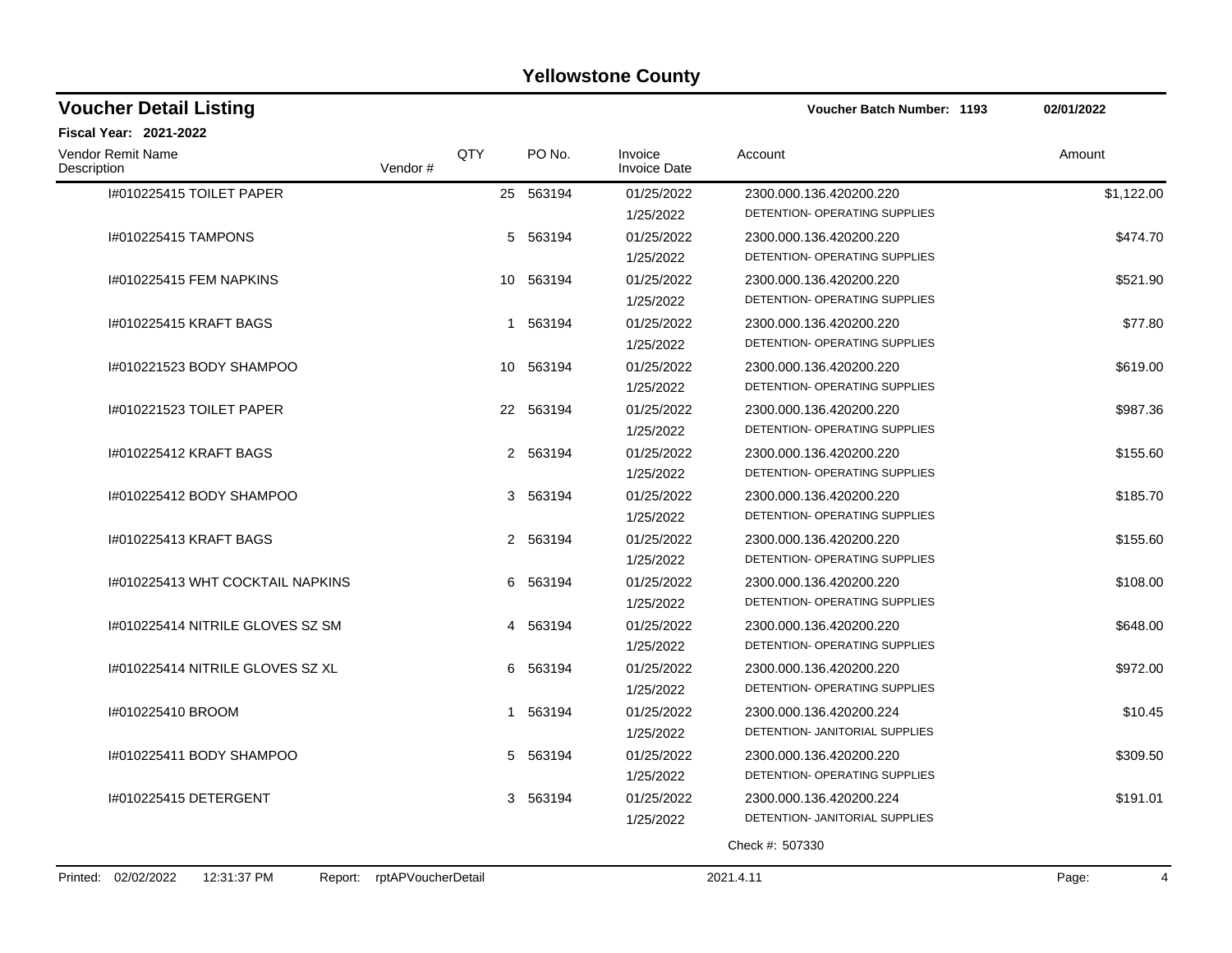|                                                        |                    |                                                            |             |                         |                                                         | 02/01/2022       |            |
|--------------------------------------------------------|--------------------|------------------------------------------------------------|-------------|-------------------------|---------------------------------------------------------|------------------|------------|
| <b>Fiscal Year: 2021-2022</b>                          |                    |                                                            |             |                         |                                                         |                  |            |
| <b>Vendor Remit Name</b><br>Description                | Vendor#            | QTY<br>PO No.<br>Invoice<br>Account<br><b>Invoice Date</b> |             |                         | Amount                                                  |                  |            |
|                                                        |                    |                                                            |             |                         |                                                         | PO/InvoiceTotal: | \$7,091.39 |
|                                                        |                    |                                                            |             |                         |                                                         | Vendor Total:    | \$7,091.39 |
| <b>BILLINGS ANESTHESIOLOGY</b><br>Check Group:         | 044268             |                                                            |             |                         |                                                         |                  |            |
| 1#642351Z58672 MEDICAL SERV 12/1/21 (GJ)               |                    |                                                            | 563192<br>1 | 01/25/2022<br>1/25/2022 | 2300.000.136.420200.356<br>DETENTION- DOCTORS/HOSPITALS |                  | \$871.50   |
| 1#640347Z58672 MEDICAL SERV 11/18/21 (RL)              |                    |                                                            | 563192<br>1 | 01/25/2022<br>1/25/2022 | 2300.000.136.420200.356<br>DETENTION- DOCTORS/HOSPITALS |                  | \$1,278.20 |
|                                                        |                    |                                                            |             |                         | Check #: 507331                                         |                  |            |
|                                                        |                    |                                                            |             |                         |                                                         | PO/InvoiceTotal: | \$2,149.70 |
|                                                        |                    |                                                            |             |                         |                                                         | Vendor Total:    | \$2,149.70 |
| <b>BILLINGS CLINIC TRAINING CENTER</b><br>Check Group: |                    |                                                            |             |                         |                                                         |                  |            |
| 1#20268 BLS CARDS 12/16/21                             |                    |                                                            | 10 563197   | 01/25/2022<br>1/25/2022 | 2300.000.136.420200.380<br><b>DETENTION- TRAINING</b>   |                  | \$60.00    |
|                                                        |                    |                                                            |             |                         | Check #: 507332                                         |                  |            |
|                                                        |                    |                                                            |             |                         |                                                         | PO/InvoiceTotal: | \$60.00    |
|                                                        |                    |                                                            |             |                         |                                                         | Vendor Total:    | \$60.00    |
| <b>BILLINGS CLINIC</b>                                 |                    |                                                            |             |                         |                                                         |                  |            |
| Check Group:                                           |                    |                                                            |             |                         |                                                         |                  |            |
| 1#546995591-P MEDICAL SERV 8/16/21 (LD)                |                    |                                                            | 563196<br>1 | 01/25/2022<br>1/25/2022 | 2300.000.136.420200.356<br>DETENTION- DOCTORS/HOSPITALS |                  | \$338.10   |
| I#547186649-I MEDICAL SERV 8/19/21 (AB)                |                    |                                                            | 563196<br>1 | 01/25/2022              | 2300.000.136.420200.356                                 |                  | \$274.40   |
|                                                        |                    |                                                            |             | 1/25/2022               | DETENTION- DOCTORS/HOSPITALS                            |                  |            |
| 1#547186651-P MEDICAL SERV 8/19/21 (AB)                |                    |                                                            | 563196<br>1 | 01/25/2022<br>1/25/2022 | 2300.000.136.420200.356<br>DETENTION- DOCTORS/HOSPITALS |                  | \$127.40   |
| 1#546706596-1 MEDICAL SERV 8/7/21 (HS)                 |                    |                                                            | 563196<br>1 | 01/25/2022              | 2300.000.136.420200.356                                 |                  | \$1,333.50 |
|                                                        |                    |                                                            |             | 1/25/2022               | DETENTION- DOCTORS/HOSPITALS                            |                  |            |
| I#546712674-P MEDICAL SERV 8/7/21 (HS)                 |                    |                                                            | 1 563196    | 01/25/2022              | 2300.000.136.420200.356                                 |                  | \$242.90   |
|                                                        |                    |                                                            |             | 1/25/2022               | DETENTION- DOCTORS/HOSPITALS                            |                  |            |
| Printed: 02/02/2022<br>12:31:37 PM<br>Report:          | rptAPVoucherDetail |                                                            |             |                         | 2021.4.11                                               |                  | 5<br>Page: |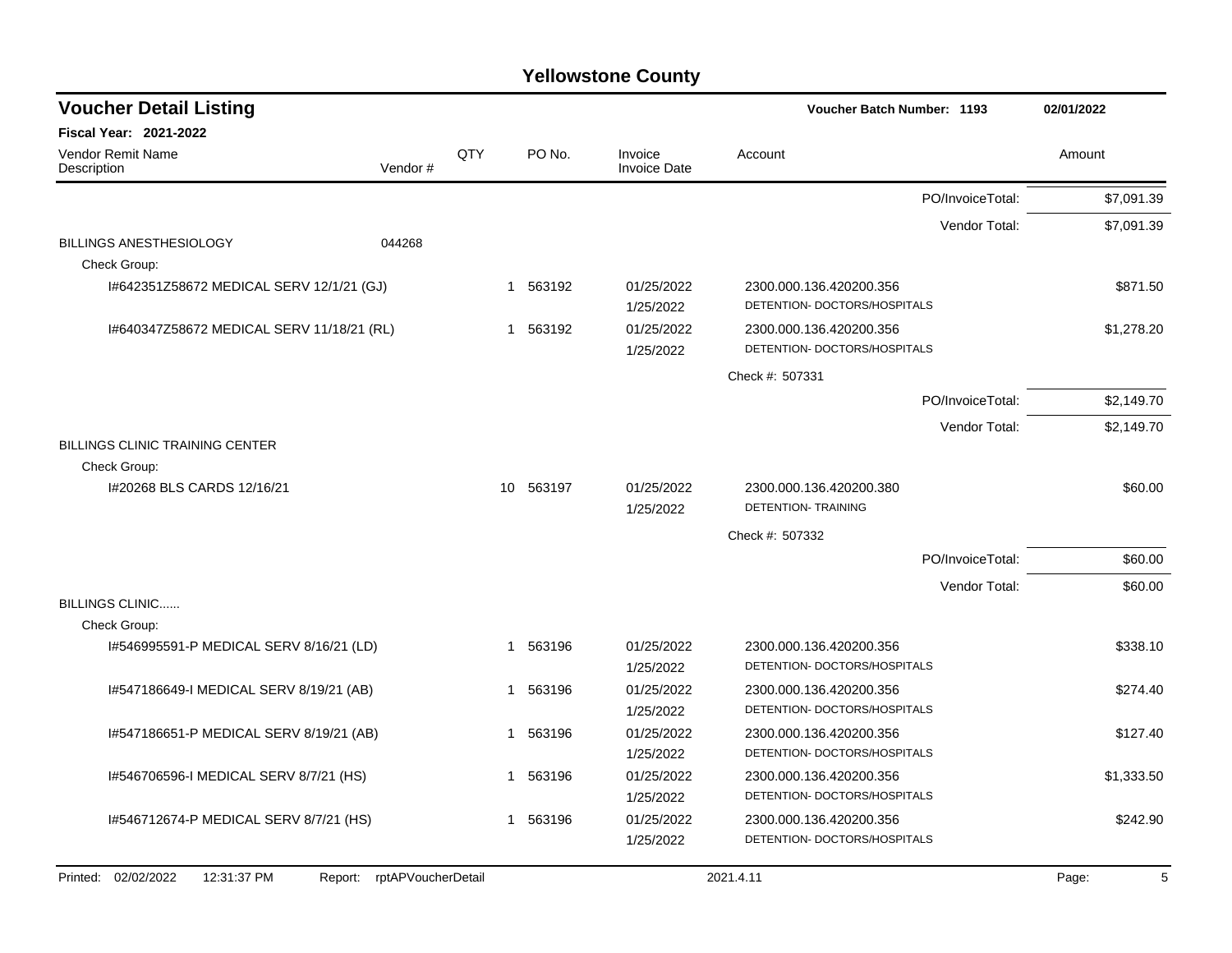| <b>Voucher Detail Listing</b>                 |                    |     |                        |                                | <b>Voucher Batch Number: 1193</b>                        | 02/01/2022 |
|-----------------------------------------------|--------------------|-----|------------------------|--------------------------------|----------------------------------------------------------|------------|
| <b>Fiscal Year: 2021-2022</b>                 |                    |     |                        |                                |                                                          |            |
| <b>Vendor Remit Name</b><br>Description       | Vendor#            | QTY | PO No.                 | Invoice<br><b>Invoice Date</b> | Account                                                  | Amount     |
| I#546712676-P MEDICAL SERV 8/7/21 (HS)        |                    |     | 1 563196               | 01/25/2022<br>1/25/2022        | 2300.000.136.420200.356<br>DETENTION- DOCTORS/HOSPITALS  | \$40.60    |
| 1#546791765-P MEDICAL SERV 8/7/21 (HS)        |                    |     | 1 563196               | 01/25/2022<br>1/25/2022        | 2300.000.136.420200.356<br>DETENTION- DOCTORS/HOSPITALS  | \$35.70    |
|                                               |                    |     |                        |                                | Check #: 507333                                          |            |
|                                               |                    |     |                        |                                | PO/InvoiceTotal:                                         | \$2,392.60 |
|                                               |                    |     |                        |                                | Vendor Total:                                            | \$2,392.60 |
| BILLINGS ORAL SURGERY LLC<br>Check Group:     |                    |     |                        |                                |                                                          |            |
| I#132242 ORAL SURG 11/24/21 (SC)              |                    |     | 563200<br>$\mathbf 1$  | 01/25/2022<br>1/25/2022        | 2300.000.136.420200.356<br>DETENTION- DOCTORS/HOSPITALS  | \$150.00   |
| I#132242 ORAL SURG 11/24/21 (SC)              |                    |     | 1 563200               | 01/25/2022<br>1/25/2022        | 2300.000.136.420200.356<br>DETENTION- DOCTORS/HOSPITALS  | \$140.00   |
| #132242 ORAL SURG 11/24/21 (SC)               |                    |     | 563200<br>$\mathbf{1}$ | 01/25/2022<br>1/25/2022        | 2300.000.136.420200.356<br>DETENTION- DOCTORS/HOSPITALS  | \$140.00   |
| I#132242 ORAL SURG 11/24/21 (SC)              |                    |     | 1 563200               | 01/25/2022<br>1/25/2022        | 2300.000.136.420200.356<br>DETENTION- DOCTORS/HOSPITALS  | \$67.00    |
| #132242 ORAL SURG 11/24/21 (SC)               |                    |     | 1 563200               | 01/25/2022<br>1/25/2022        | 2300.000.136.420200.356<br>DETENTION- DOCTORS/HOSPITALS  | \$140.00   |
| #132242 ORAL SURG 11/24/21 (SC)               |                    |     | 563200<br>$\mathbf{1}$ | 01/25/2022<br>1/25/2022        | 2300.000.136.420200.356<br>DETENTION- DOCTORS/HOSPITALS  | \$107.00   |
| #132242 ORAL SURG 11/24/21 (SC)               |                    |     | 1 563200               | 01/25/2022<br>1/25/2022        | 2300.000.136.420200.356<br>DETENTION- DOCTORS/HOSPITALS  | \$2,490.00 |
|                                               |                    |     |                        |                                | Check #: 507334                                          |            |
|                                               |                    |     |                        |                                | PO/InvoiceTotal:                                         | \$3,234.00 |
|                                               |                    |     |                        |                                | Vendor Total:                                            | \$3,234.00 |
| <b>BILLINGS YELLOW CAB</b><br>Check Group:    | 036343             |     |                        |                                |                                                          |            |
| I#1266 TAXI SERVICE 12/2021                   |                    |     | 563190<br>$\mathbf 1$  | 01/25/2022<br>1/25/2022        | 2300.000.136.420200.310<br>DETENTION- PRISONER TRANSPORT | \$76.00    |
| Printed: 02/02/2022<br>12:31:37 PM<br>Report: | rptAPVoucherDetail |     |                        |                                | 2021.4.11                                                | 6<br>Page: |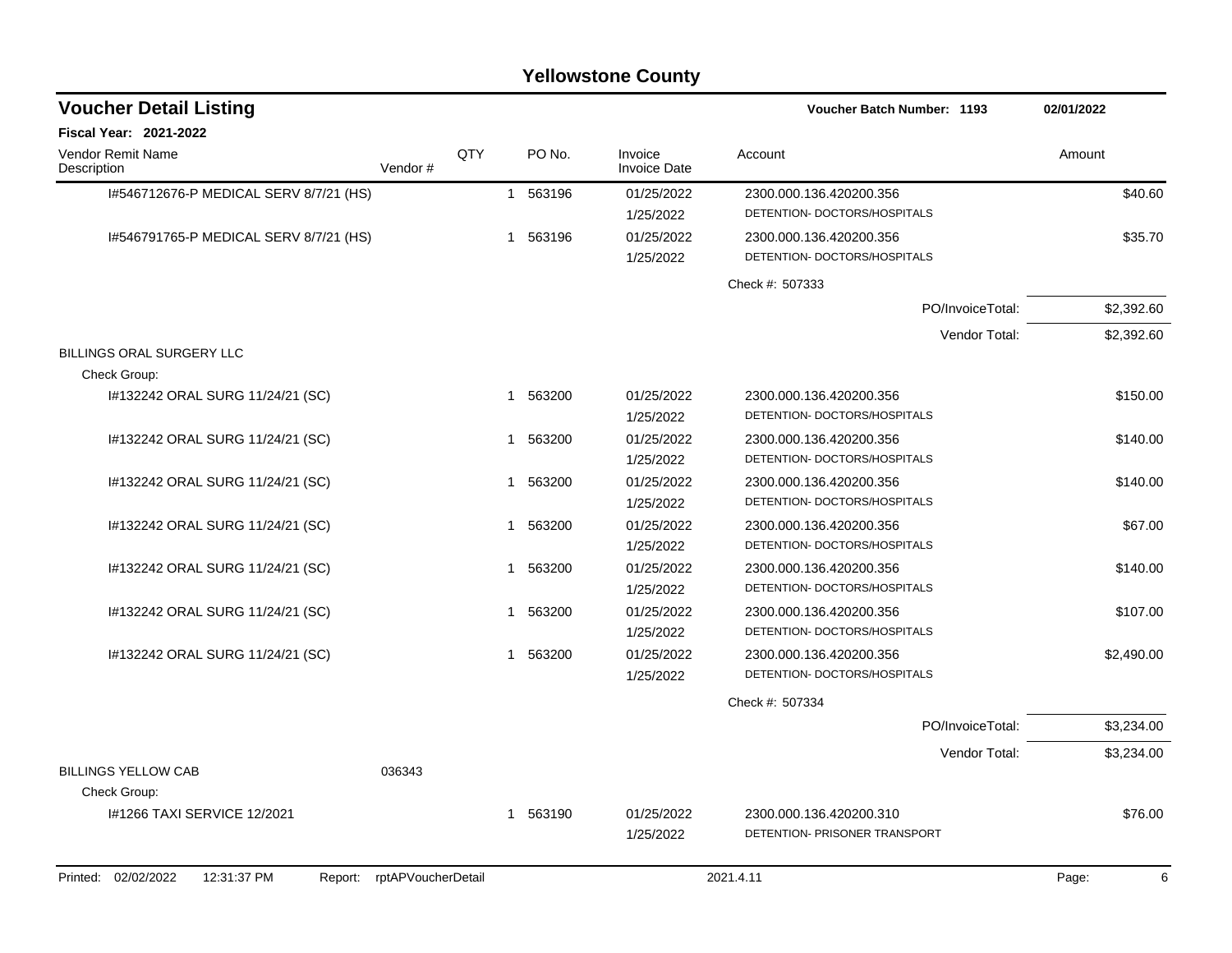| <b>Yellowstone County</b> |  |
|---------------------------|--|
|---------------------------|--|

| <b>Voucher Detail Listing</b>            |                            |     |                        |                                | <b>Voucher Batch Number: 1193</b>                            | 02/01/2022              |
|------------------------------------------|----------------------------|-----|------------------------|--------------------------------|--------------------------------------------------------------|-------------------------|
| Fiscal Year: 2021-2022                   |                            |     |                        |                                |                                                              |                         |
| Vendor Remit Name<br>Description         | Vendor#                    | QTY | PO No.                 | Invoice<br><b>Invoice Date</b> | Account                                                      | Amount                  |
|                                          |                            |     |                        |                                | Check #: 507335                                              |                         |
|                                          |                            |     |                        |                                | PO/InvoiceTotal:                                             | \$76.00                 |
|                                          |                            |     |                        |                                | Vendor Total:                                                | \$76.00                 |
| <b>BLUE CREEK VFD</b>                    | 011035                     |     |                        |                                |                                                              |                         |
| Check Group:                             |                            |     |                        |                                |                                                              |                         |
| Q4 2021 EXPENSES                         |                            |     | 1 563174               | 01/24/2022                     | 7218.000.719.420400.398                                      | \$2,429.57              |
|                                          |                            |     |                        | 1/24/2022                      | BLUE CREEK FIRE SERV AREA- VARIABLE<br><b>CONTRACT SERVI</b> |                         |
|                                          |                            |     |                        |                                | Check #: 507336                                              |                         |
|                                          |                            |     |                        |                                | PO/InvoiceTotal:                                             | \$2,429.57              |
|                                          |                            |     |                        |                                | Vendor Total:                                                | \$2,429.57              |
| CAPITAL ONE                              |                            |     |                        |                                |                                                              |                         |
| Check Group: S                           |                            |     |                        |                                |                                                              |                         |
| 1#646363 SAMS CLUB 12/13/21              |                            |     | 1 563203               | 01/25/2022                     | 2300.000.136.420200.220                                      | \$44.94                 |
|                                          |                            |     |                        | 1/25/2022                      | DETENTION- OPERATING SUPPLIES                                |                         |
| I#646363 SAMS CLUB 12/23/21              |                            |     | 563203<br>$\mathbf{1}$ | 01/25/2022                     | 2300.000.136.420200.220                                      | \$292.08                |
|                                          |                            |     |                        | 1/25/2022                      | DETENTION- OPERATING SUPPLIES                                |                         |
| I#646363 SAMS CLUB 12/29/21              |                            |     | 563203<br>1            | 01/25/2022                     | 2300.000.136.420200.220<br>DETENTION- OPERATING SUPPLIES     | \$52.44                 |
| 1#646363 SAMS CLUB 1/7/22                |                            |     | 1 563203               | 1/25/2022<br>01/25/2022        | 2300.000.136.420200.220                                      | \$402.38                |
|                                          |                            |     |                        | 1/25/2022                      | DETENTION- OPERATING SUPPLIES                                |                         |
|                                          |                            |     |                        |                                |                                                              |                         |
|                                          |                            |     |                        |                                | Check #: 507337                                              |                         |
|                                          |                            |     |                        |                                | PO/InvoiceTotal:                                             | \$791.84                |
| CENTURYLINK.                             |                            |     |                        |                                | Vendor Total:                                                | \$791.84                |
| Check Group:                             |                            |     |                        |                                |                                                              |                         |
| A#89610621 I#276688634 1/12/22 Fiber Svc |                            |     | 563232<br>$\mathbf{1}$ | 01/25/2022                     | 5810.000.552.460442.345                                      | \$2,029.90              |
|                                          |                            |     |                        | 1/25/2022                      | METRA FACILITIES- PHONE                                      |                         |
| A#89876701 I#276555411 1/8/22 DID Svc    |                            |     | 563232<br>$\mathbf{1}$ | 01/25/2022                     | 5810.000.552.460442.345                                      | \$7.54                  |
|                                          |                            |     |                        | 1/25/2022                      | METRA FACILITIES- PHONE                                      |                         |
|                                          |                            |     |                        |                                | Check #: 507338                                              |                         |
| Printed: 02/02/2022<br>12:31:37 PM       | Report: rptAPVoucherDetail |     |                        |                                | 2021.4.11                                                    | $\overline{7}$<br>Page: |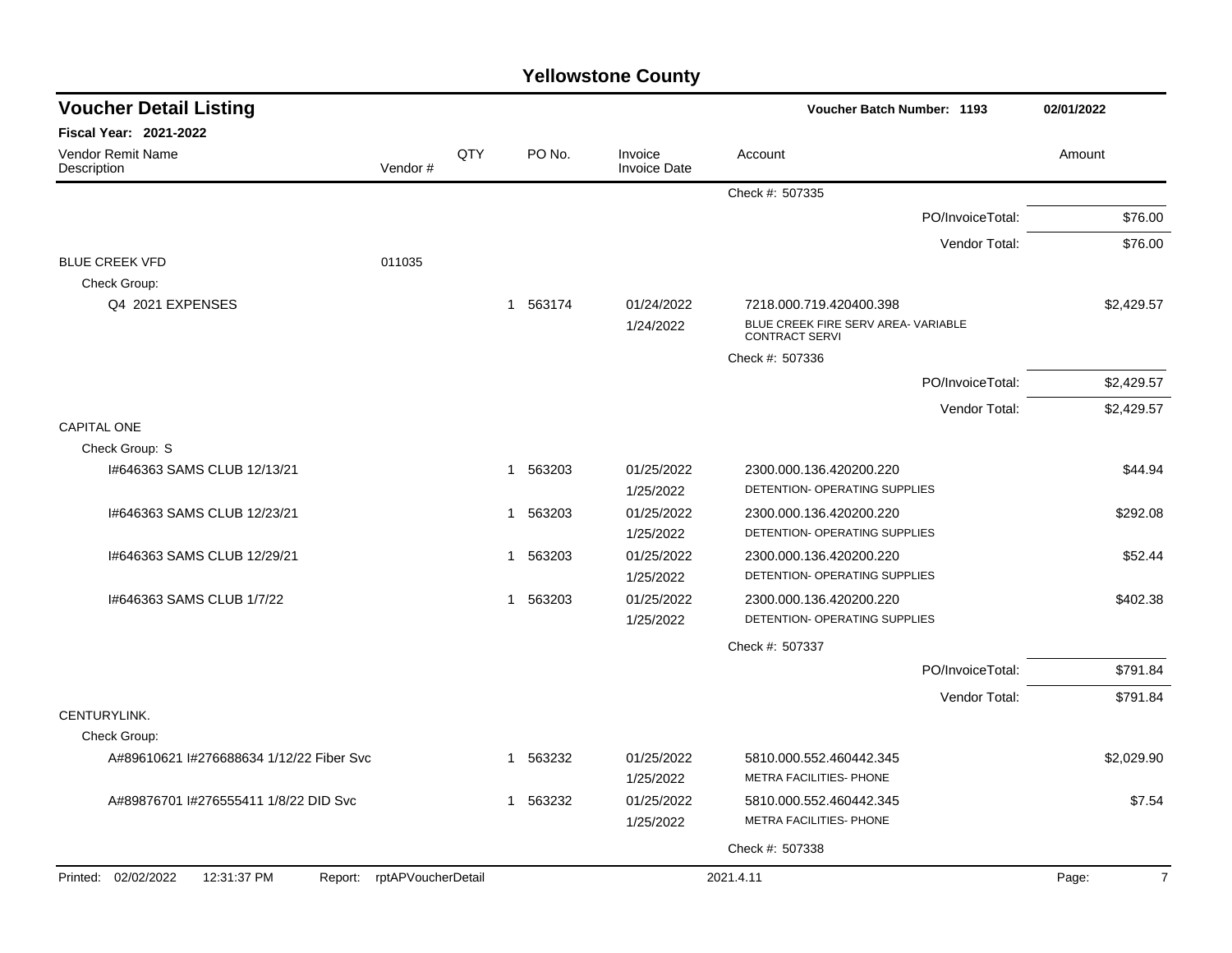| <b>Voucher Detail Listing</b>                 |                    |     |          |                                | Voucher Batch Number: 1193                                          | 02/01/2022 |
|-----------------------------------------------|--------------------|-----|----------|--------------------------------|---------------------------------------------------------------------|------------|
| <b>Fiscal Year: 2021-2022</b>                 |                    |     |          |                                |                                                                     |            |
| Vendor Remit Name<br>Description              | Vendor#            | QTY | PO No.   | Invoice<br><b>Invoice Date</b> | Account                                                             | Amount     |
|                                               |                    |     |          |                                | PO/InvoiceTotal:                                                    | \$2,037.44 |
| <b>DIA EVENTS</b><br>Check Group:             |                    |     |          |                                | Vendor Total:                                                       | \$2,037.44 |
| I#6734 Fluffy Skybox Svc 1/15/22              |                    |     | 1 563230 | 01/25/2022<br>1/25/2022        | 5810.000.554.460442.533<br>METRA EVENTS- EQUIPMENT RENTAL           | \$225.00   |
|                                               |                    |     |          |                                | Check #: 507339                                                     |            |
|                                               |                    |     |          |                                | PO/InvoiceTotal:                                                    | \$225.00   |
| <b>ECONOPRINT</b>                             |                    |     |          |                                | Vendor Total:                                                       | \$225.00   |
| Check Group:<br>I#312640 MEDICAL KITES        |                    |     | 1 563202 | 01/25/2022<br>1/25/2022        | 2300.000.136.420200.220<br>DETENTION- OPERATING SUPPLIES            | \$700.34   |
|                                               |                    |     |          |                                | Check #: 507340                                                     |            |
|                                               |                    |     |          |                                | PO/InvoiceTotal:                                                    | \$700.34   |
| F-M FORKLIFT SALES & SERVICE INC              |                    |     |          |                                | Vendor Total:                                                       | \$700.34   |
| Check Group:                                  |                    |     |          |                                |                                                                     |            |
| I#50560261 Seal Kit                           |                    |     | 1 563229 | 01/25/2022<br>1/25/2022        | 5810.000.552.460442.369<br>METRA FACILITIES- BUILDING/EQUIP REPAIRS | \$242.75   |
| I#50560262 Seal Kit                           |                    |     | 1 563229 | 01/25/2022<br>1/25/2022        | 5810.000.552.460442.369<br>METRA FACILITIES- BUILDING/EQUIP REPAIRS | \$245.75   |
|                                               |                    |     |          |                                | Check #: 507341                                                     |            |
|                                               |                    |     |          |                                | PO/InvoiceTotal:                                                    | \$488.50   |
|                                               |                    |     |          |                                | Vendor Total:                                                       | \$488.50   |
| <b>FASTENAL CO</b><br>Check Group:            | 002877             |     |          |                                |                                                                     |            |
| I#MTBLL85930 Anchors Hockey Boards            |                    |     | 1 563213 | 01/25/2022<br>1/25/2022        | 5810.000.554.460442.220<br>METRA EVENTS- OPERATING SUPPLIES         | \$253.25   |
| Printed: 02/02/2022<br>12:31:37 PM<br>Report: | rptAPVoucherDetail |     |          |                                | 2021.4.11                                                           | 8<br>Page: |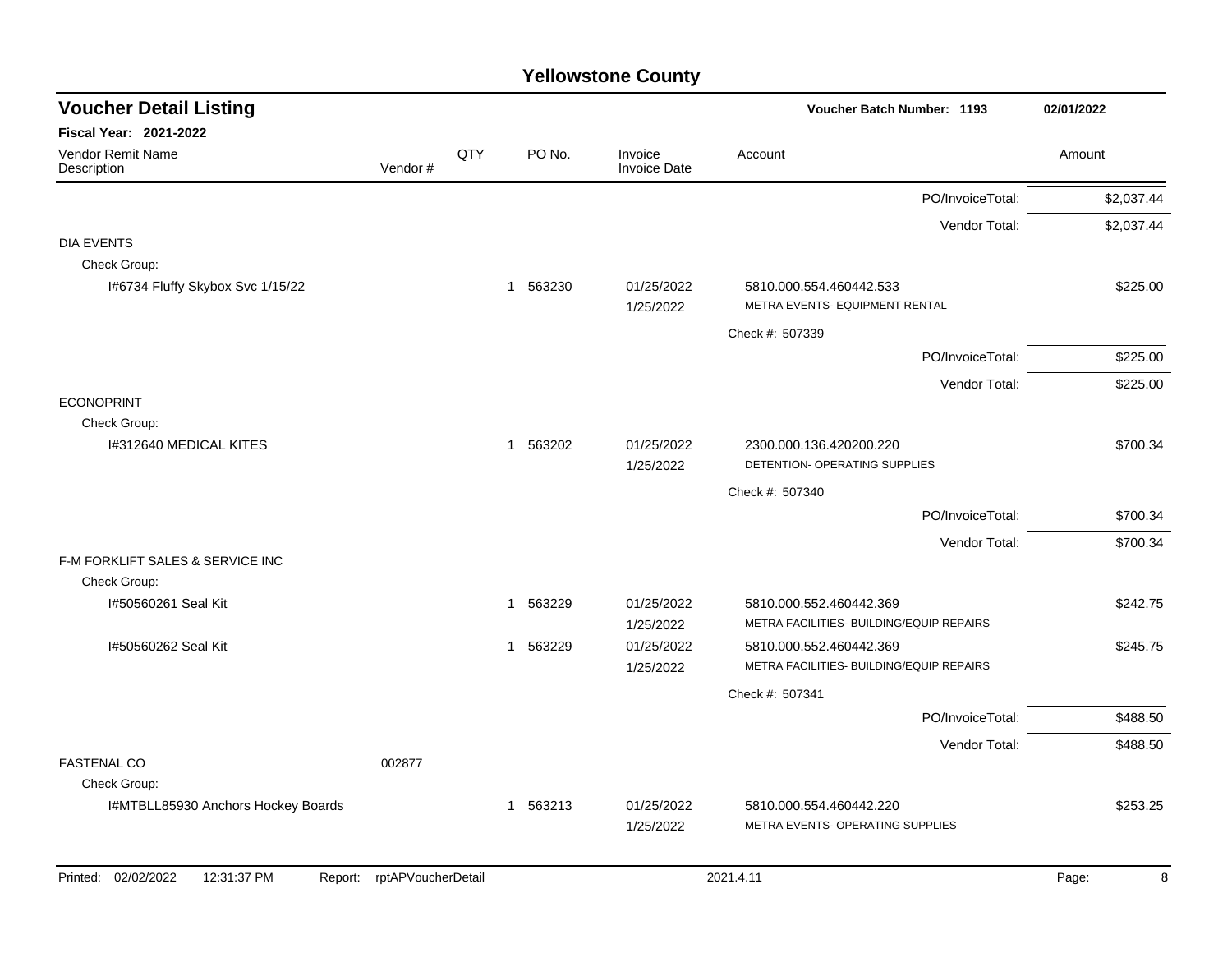| <b>Voucher Detail Listing</b>                 |                    |     |          |                                | Voucher Batch Number: 1193                                           | 02/01/2022                |
|-----------------------------------------------|--------------------|-----|----------|--------------------------------|----------------------------------------------------------------------|---------------------------|
| <b>Fiscal Year: 2021-2022</b>                 |                    |     |          |                                |                                                                      |                           |
| Vendor Remit Name<br>Description              | Vendor#            | QTY | PO No.   | Invoice<br><b>Invoice Date</b> | Account                                                              | Amount                    |
| I#MTBLL86540 Screws 1/13/22                   |                    |     | 1 563213 | 01/25/2022<br>1/25/2022        | 5810.000.552.460442.230<br>METRA FACILITIES- REPAIR & MAINT SUPPLIES | \$119.07                  |
|                                               |                    |     |          |                                | Check #: 507342                                                      |                           |
|                                               |                    |     |          |                                | PO/InvoiceTotal:                                                     | \$372.32                  |
|                                               |                    |     |          |                                |                                                                      | Vendor Total:<br>\$372.32 |
| <b>FEDEX</b>                                  | 002888             |     |          |                                |                                                                      |                           |
| Check Group:<br>I#761342984 Postage 12/20/21  |                    |     | 1 563241 | 1/26/22<br>1/26/2022           | 1000.000.199.411800.311<br>MISC-POSTAGE                              | \$106.94                  |
|                                               |                    |     |          |                                | Check #: 507343                                                      |                           |
|                                               |                    |     |          |                                | PO/InvoiceTotal:                                                     | \$106.94                  |
|                                               |                    |     |          |                                |                                                                      | Vendor Total:<br>\$106.94 |
| FLEX FAMILY HEALTH PLLC<br>Check Group:       |                    |     |          |                                |                                                                      |                           |
| I#1399 L.R. Meds                              |                    |     | 1 563185 | 01/24/2022<br>1/24/2022        | 2399.000.235.420250.222<br>YSC- CHEM/LAB/MED SUPPLIES                | \$11.85                   |
| I#1399 I.D. Meds                              |                    |     | 1 563185 | 01/24/2022<br>1/24/2022        | 2399.000.235.420250.222<br>YSC- CHEM/LAB/MED SUPPLIES                | \$2.25                    |
| I#1399 H.M. Physical                          |                    |     | 1 563185 | 01/24/2022<br>1/24/2022        | 2399.000.235.420250.356<br>YSC- MEDICAL/OTHER                        | \$100.00                  |
| I#1399 R.W. Physical                          |                    |     | 1 563185 | 01/24/2022<br>1/24/2022        | 2399.000.235.420250.356<br>YSC- MEDICAL/OTHER                        | \$100.00                  |
|                                               |                    |     |          |                                | Check #: 507344                                                      |                           |
|                                               |                    |     |          |                                | PO/InvoiceTotal:                                                     | \$214.10                  |
|                                               |                    |     |          |                                |                                                                      | Vendor Total:<br>\$214.10 |
| <b>GRAYBAR ELECTRIC</b><br>Check Group:       | 003190             |     |          |                                |                                                                      |                           |
| I #9325013869- CAT 5 PATCH CABLES             |                    |     | 1 563172 | 01/24/2022<br>1/24/2022        | 6060.000.608.500800.220<br>TECHNOLOGY- OPERATING SUPPLIES            | \$138.43                  |
|                                               |                    |     |          |                                | Check #: 507345                                                      |                           |
| Printed: 02/02/2022<br>12:31:37 PM<br>Report: | rptAPVoucherDetail |     |          |                                | 2021.4.11                                                            | 9<br>Page:                |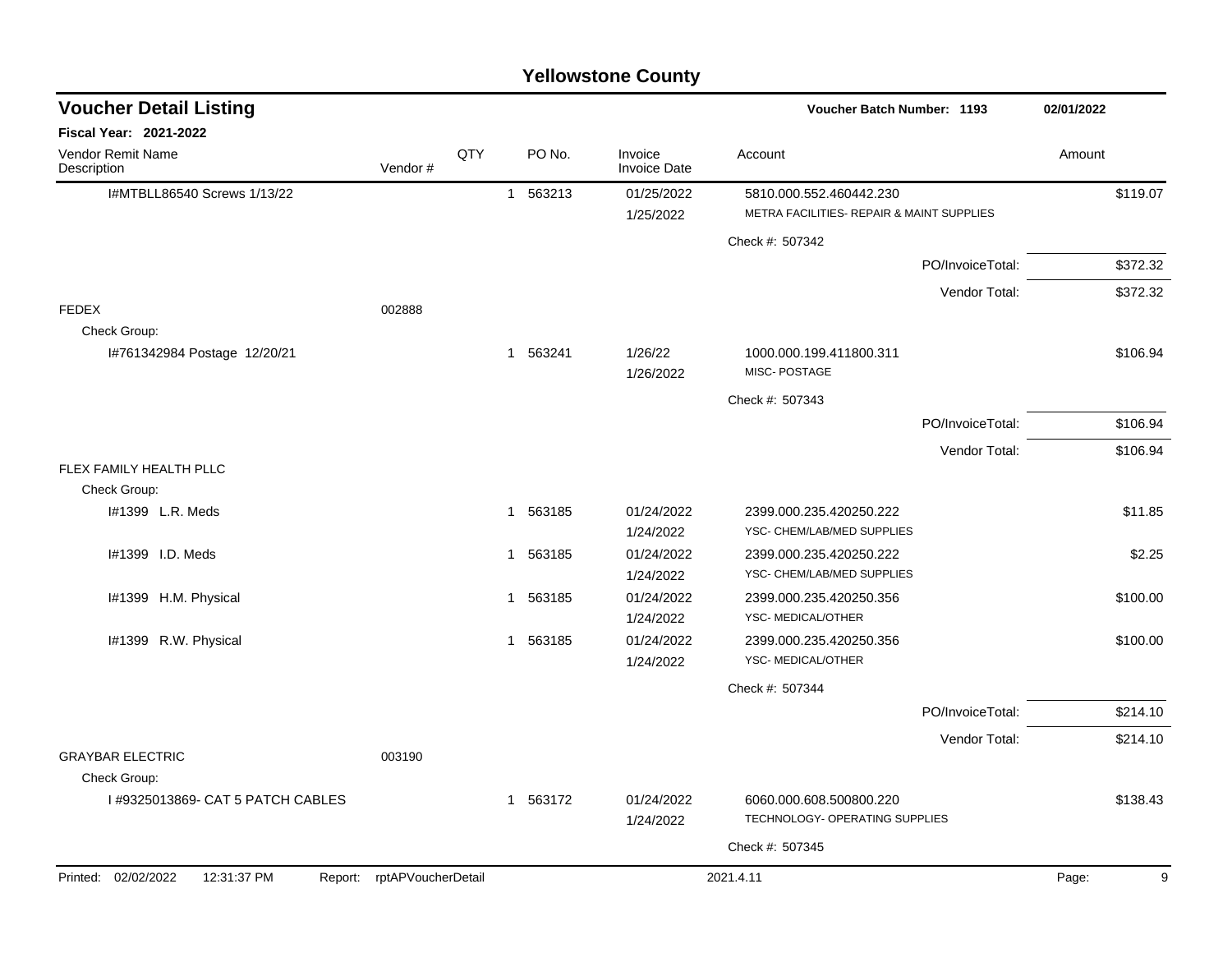| <b>Voucher Detail Listing</b>                          |                    |                        |                                | Voucher Batch Number: 1193                                     | 02/01/2022                |
|--------------------------------------------------------|--------------------|------------------------|--------------------------------|----------------------------------------------------------------|---------------------------|
| <b>Fiscal Year: 2021-2022</b>                          |                    |                        |                                |                                                                |                           |
| <b>Vendor Remit Name</b><br>Vendor#<br>Description     | QTY                | PO No.                 | Invoice<br><b>Invoice Date</b> | Account                                                        | Amount                    |
|                                                        |                    |                        |                                | PO/InvoiceTotal:                                               | \$138.43                  |
| Check Group:                                           |                    |                        |                                |                                                                |                           |
| I#9324979472 Hubbell Connections Ports                 |                    | 563212<br>1            | 01/25/2022<br>1/25/2022        | 5811.000.552.460442.220<br>FACILITIES- OPERATING SUPPLIES      | \$449.14                  |
|                                                        |                    |                        |                                | Check #: 507345                                                |                           |
|                                                        |                    |                        |                                | PO/InvoiceTotal:                                               | \$449.14                  |
|                                                        |                    |                        |                                |                                                                | \$587.57<br>Vendor Total: |
| INTERSTATE POWER SYSTEMS INC<br>045081<br>Check Group: |                    |                        |                                |                                                                |                           |
| I#R007055176:01 Generator Svc 1/18/22 A#241157         |                    | 563225<br>$\mathbf{1}$ | 01/25/2022<br>1/25/2022        | 5811.000.552.460442.369<br>FACILITIES- BUILDING REPAIRS        | \$455.75                  |
|                                                        |                    |                        |                                | Check #: 507346                                                |                           |
|                                                        |                    |                        |                                | PO/InvoiceTotal:                                               | \$455.75                  |
|                                                        |                    |                        |                                |                                                                | Vendor Total:<br>\$455.75 |
| KLJ ENGINEERING LLC                                    |                    |                        |                                |                                                                |                           |
| Check Group:                                           |                    |                        |                                |                                                                |                           |
| I#10164459 TEDD WATER/SEWER 1/21/22                    |                    | 563184<br>1            | 01/24/2022<br>1/24/2022        | 2310.000.246.470210.398<br>LOCKWOOD TEDD-VAR CONTRACT SERVICES | \$424.50                  |
|                                                        |                    |                        |                                | Check #: 507347                                                |                           |
|                                                        |                    |                        |                                | PO/InvoiceTotal:                                               | \$424.50                  |
|                                                        |                    |                        |                                |                                                                | Vendor Total:<br>\$424.50 |
| LLOYD, GEORGIA M.                                      |                    |                        |                                |                                                                |                           |
| Check Group:                                           |                    |                        |                                |                                                                |                           |
| VA BURIAL BENEFIT DANIEL L MORSE 11/23/21              |                    | 563236<br>1            | 1/26/22<br>1/26/2022           | 1000.000.199.450200.396<br>MISC- FUNERAL EXPENSE/BURIALS       | \$250.00                  |
|                                                        |                    |                        |                                | Check #: 507348                                                |                           |
|                                                        |                    |                        |                                | PO/InvoiceTotal:                                               | \$250.00                  |
|                                                        |                    |                        |                                |                                                                | Vendor Total:<br>\$250.00 |
| LP ANDERSON TIRE<br>003905                             |                    |                        |                                |                                                                |                           |
| 02/02/2022<br>12:31:37 PM<br>Printed:<br>Report:       | rptAPVoucherDetail |                        |                                | 2021.4.11                                                      | Page:<br>10               |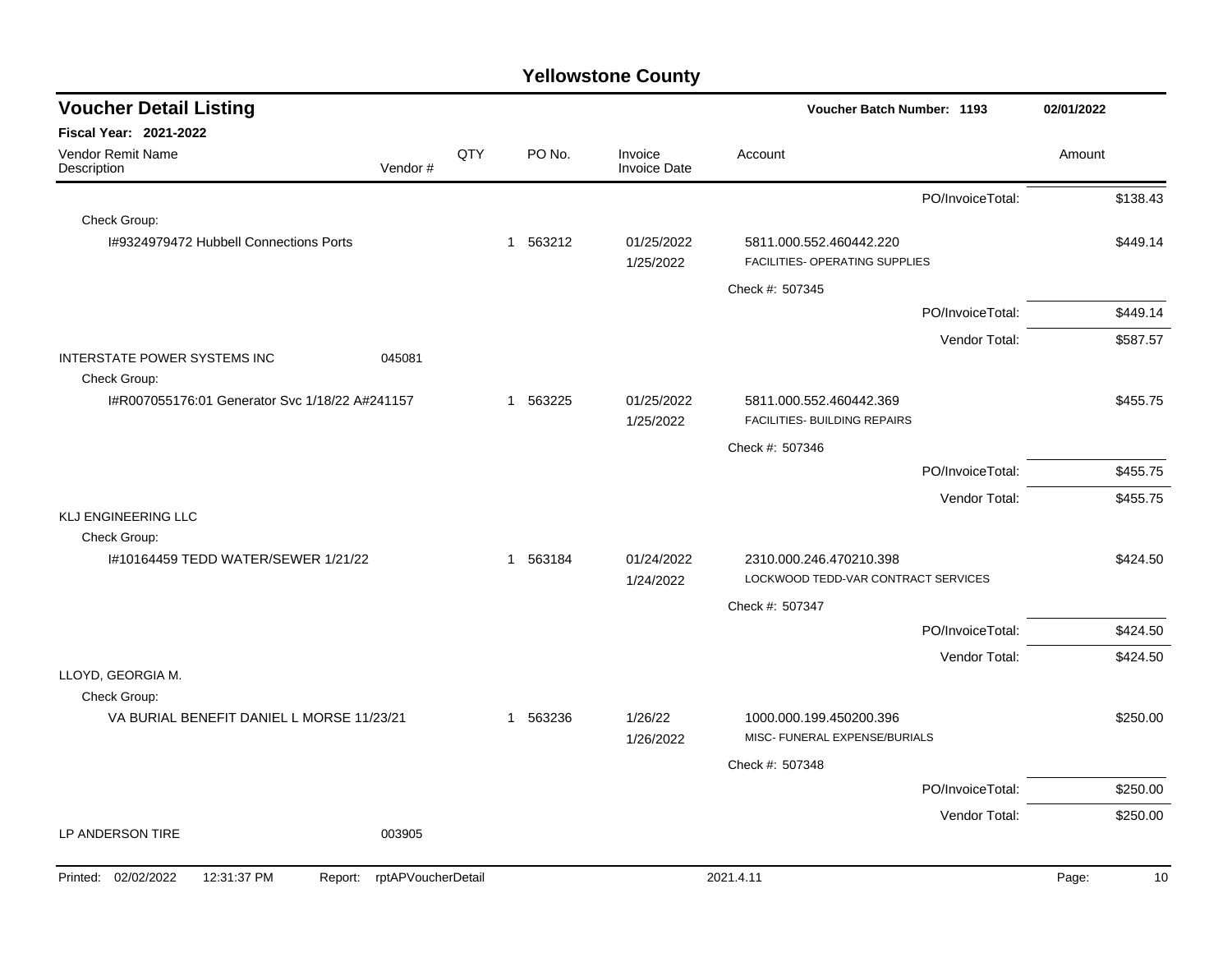|                                         |         |     |                        | <b>Yellowstone County</b>      |                                                                     |                  |            |
|-----------------------------------------|---------|-----|------------------------|--------------------------------|---------------------------------------------------------------------|------------------|------------|
| <b>Voucher Detail Listing</b>           |         |     |                        |                                | <b>Voucher Batch Number: 1193</b>                                   |                  | 02/01/2022 |
| <b>Fiscal Year: 2021-2022</b>           |         |     |                        |                                |                                                                     |                  |            |
| <b>Vendor Remit Name</b><br>Description | Vendor# | QTY | PO No.                 | Invoice<br><b>Invoice Date</b> | Account                                                             |                  | Amount     |
| Check Group:                            |         |     |                        |                                |                                                                     |                  |            |
| I#1968186 Flat Repair-ATV               |         |     | 563216<br>1            | 01/25/2022<br>1/25/2022        | 5810.000.552.460442.369<br>METRA FACILITIES- BUILDING/EQUIP REPAIRS |                  | \$15.50    |
|                                         |         |     |                        |                                | Check #: 507349                                                     |                  |            |
|                                         |         |     |                        |                                |                                                                     | PO/InvoiceTotal: | \$15.50    |
|                                         |         |     |                        |                                |                                                                     | Vendor Total:    | \$15.50    |
| <b>MAILING TECHNICAL SERVICES</b>       | 044983  |     |                        |                                |                                                                     |                  |            |
| Check Group:                            |         |     |                        |                                |                                                                     |                  |            |
| I#124494 POSTAGE 1/10-14/22             |         |     | 1 563243               | 1/26/22                        | 1000.000.199.411800.311                                             |                  | \$2,376.65 |
|                                         |         |     |                        | 1/26/2022                      | MISC-POSTAGE                                                        |                  |            |
|                                         |         |     |                        |                                | Check #: 507350                                                     |                  |            |
|                                         |         |     |                        |                                |                                                                     | PO/InvoiceTotal: | \$2,376.65 |
|                                         |         |     |                        |                                |                                                                     | Vendor Total:    | \$2,376.65 |
| <b>MASTERCARD B CHANDLER</b>            |         |     |                        |                                |                                                                     |                  |            |
| Check Group: B CHANDLER                 |         |     |                        |                                |                                                                     |                  |            |
| 1#8566 EXXONMOBIL 12/28/21              |         |     | 563205<br>1            | 01/25/2022                     | 2300.000.136.420200.310                                             |                  | \$59.78    |
| MASTERCARD<br>P-Card Payee:             |         |     |                        | 1/25/2022                      | DETENTION- PRISONER TRANSPORT                                       |                  |            |
| I#8566 EXXONMOBIL 12/30/21              |         |     | 1 563205               | 01/25/2022                     | 2300.000.136.420200.310                                             |                  | \$64.99    |
| MASTERCARD<br>P-Card Payee:             |         |     |                        | 1/25/2022                      | DETENTION- PRISONER TRANSPORT                                       |                  |            |
| I#8566 CONOCO 1/11/22                   |         |     | 563205<br>$\mathbf{1}$ | 01/25/2022                     | 2300.000.136.420200.310                                             |                  | \$69.70    |
| MASTERCARD<br>P-Card Payee:             |         |     |                        | 1/25/2022                      | DETENTION- PRISONER TRANSPORT                                       |                  |            |
| 1#8566 CONOCO 1/21/22                   |         |     | 563205<br>1            | 01/25/2022                     | 2300.000.135.420180.310                                             |                  | \$35.64    |
| MASTERCARD<br>P-Card Payee:             |         |     |                        | 1/25/2022                      | MISC- PRISONER TRANSPORT                                            |                  |            |
| I#8566 RBT 1/13/22                      |         |     | 563205<br>1            | 01/25/2022                     | 2300.000.135.420180.310                                             |                  | (\$0.70)   |
| <b>MASTERCARD</b><br>P-Card Payee:      |         |     |                        | 1/25/2022                      | MISC- PRISONER TRANSPORT                                            |                  |            |
|                                         |         |     |                        |                                | Check #: 507372                                                     |                  |            |
|                                         |         |     |                        |                                |                                                                     | PO/InvoiceTotal: | \$229.41   |
|                                         |         |     |                        |                                |                                                                     | Vendor Total:    | \$229.41   |
| MASTERCARD B NOALL                      |         |     |                        |                                |                                                                     |                  |            |

## MASTERCARD B NOALL

Check Group: B NOALL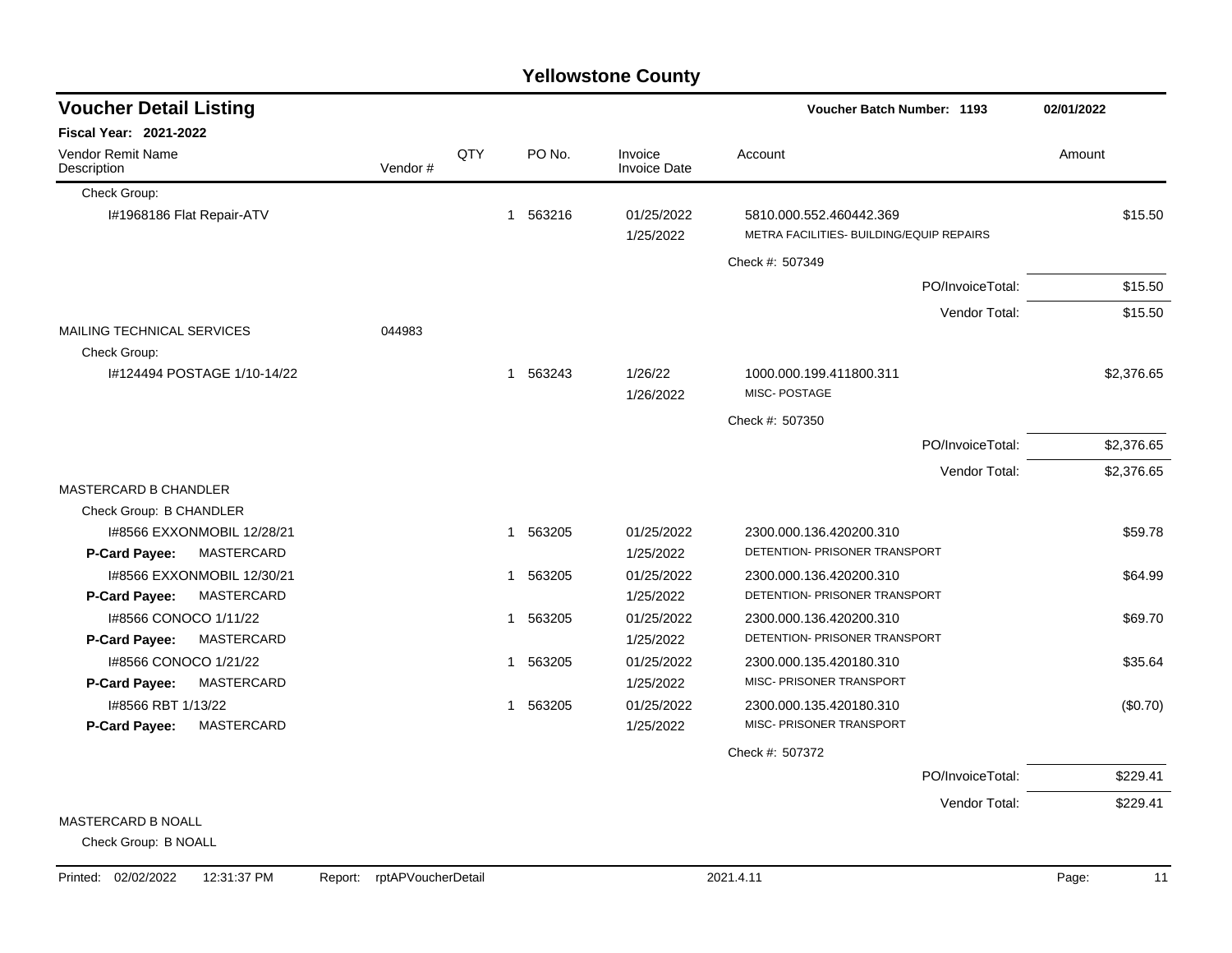| <b>Voucher Detail Listing</b>             |                               |              |          |                                | <b>Voucher Batch Number: 1193</b> | 02/01/2022  |  |
|-------------------------------------------|-------------------------------|--------------|----------|--------------------------------|-----------------------------------|-------------|--|
| Fiscal Year: 2021-2022                    |                               |              |          |                                |                                   |             |  |
| Vendor Remit Name<br>Description          | Vendor#                       | QTY          | PO No.   | Invoice<br><b>Invoice Date</b> | Account                           | Amount      |  |
| I#2563 EXXONMOBIL 12/23/21                |                               |              | 1 563195 | 01/25/2022                     | 2300.000.136.420200.310           | \$24.65     |  |
| <b>MASTERCARD</b><br>P-Card Payee:        |                               |              |          | 1/25/2022                      | DETENTION- PRISONER TRANSPORT     |             |  |
| I#2563 EXXONMOBIL 1/7/22                  |                               |              | 1 563195 | 01/25/2022                     | 2300.000.136.420200.310           | \$43.85     |  |
| <b>P-Card Payee:</b><br>MASTERCARD        |                               |              |          | 1/25/2022                      | DETENTION- PRISONER TRANSPORT     |             |  |
| I#2563 CONOCO 1/20/22                     |                               |              | 1 563195 | 01/25/2022                     | 2300.000.136.420200.310           | \$73.60     |  |
| <b>MASTERCARD</b><br><b>P-Card Payee:</b> |                               |              |          | 1/25/2022                      | DETENTION- PRISONER TRANSPORT     |             |  |
| I#2563 RBT 12/27/21                       |                               |              | 1 563195 | 01/25/2022                     | 2300.000.136.420200.310           | (\$0.25)    |  |
| MASTERCARD<br><b>P-Card Payee:</b>        |                               |              |          | 1/25/2022                      | DETENTION- PRISONER TRANSPORT     |             |  |
| #2563 RBT 1/22/22                         |                               | $\mathbf{1}$ | 563195   | 01/25/2022                     | 2300.000.136.420200.310           | (\$0.74)    |  |
| <b>MASTERCARD</b><br>P-Card Payee:        |                               |              |          | 1/25/2022                      | DETENTION- PRISONER TRANSPORT     |             |  |
|                                           |                               |              |          |                                | Check #: 507373                   |             |  |
|                                           |                               |              |          |                                | PO/InvoiceTotal:                  | \$141.11    |  |
|                                           |                               |              |          |                                | Vendor Total:                     | \$141.11    |  |
| <b>MASTERCARD D BAILEY</b>                |                               |              |          |                                |                                   |             |  |
| Check Group: D BAILEY                     |                               |              |          |                                |                                   |             |  |
| I#2957 CONOCO 1/2/22                      |                               |              | 1 563210 | 01/25/2022                     | 2300.000.136.420200.231           | \$36.89     |  |
| MASTERCARD<br><b>P-Card Payee:</b>        |                               |              |          | 1/25/2022                      | DETENTION- GAS/OIL/GREASE         |             |  |
| I#2957 BIG D 1/2/22                       |                               |              | 1 563210 | 01/25/2022                     | 2300.000.136.420200.231           | \$57.33     |  |
| <b>MASTERCARD</b><br><b>P-Card Payee:</b> |                               |              |          | 1/25/2022                      | DETENTION- GAS/OIL/GREASE         |             |  |
| <b>I#2957 VIVIAN SD</b>                   |                               |              | 563210   | 01/25/2022                     | 2300.000.136.420200.231           | \$70.56     |  |
| <b>MASTERCARD</b><br><b>P-Card Payee:</b> |                               |              |          | 1/25/2022                      | DETENTION- GAS/OIL/GREASE         |             |  |
| I#2957 PILOT 1/4/22                       |                               | 1            | 563210   | 01/25/2022                     | 2300.000.136.420200.231           | \$41.64     |  |
| MASTERCARD<br><b>P-Card Payee:</b>        |                               |              |          | 1/25/2022                      | DETENTION- GAS/OIL/GREASE         |             |  |
| I#2957 SAMSCLUB 1/4/22                    |                               | 1            | 563210   | 01/25/2022                     | 2300.000.136.420200.231           | \$58.96     |  |
| MASTERCARD<br><b>P-Card Payee:</b>        |                               |              |          | 1/25/2022                      | DETENTION- GAS/OIL/GREASE         |             |  |
| I#2957 HOLIDAY 1/4/22                     |                               |              | 1 563210 | 01/25/2022                     | 2300.000.136.420200.231           | \$47.80     |  |
| MASTERCARD<br><b>P-Card Payee:</b>        |                               |              |          | 1/25/2022                      | DETENTION- GAS/OIL/GREASE         |             |  |
| 1#2957 EXXON 1/4/22                       |                               |              | 1 563210 | 01/25/2022                     | 2300.000.136.420200.231           | \$39.70     |  |
| P-Card Payee:<br>MASTERCARD               |                               |              |          | 1/25/2022                      | DETENTION- GAS/OIL/GREASE         |             |  |
| I#2957 RBT 1/4/22                         |                               |              | 1 563210 | 01/25/2022                     | 2300.000.136.420200.231           | (\$0.37)    |  |
| MASTERCARD<br>P-Card Payee:               |                               |              |          | 1/25/2022                      | DETENTION- GAS/OIL/GREASE         |             |  |
| Printed: 02/02/2022<br>12:31:37 PM        | rptAPVoucherDetail<br>Report: |              |          |                                | 2021.4.11                         | 12<br>Page: |  |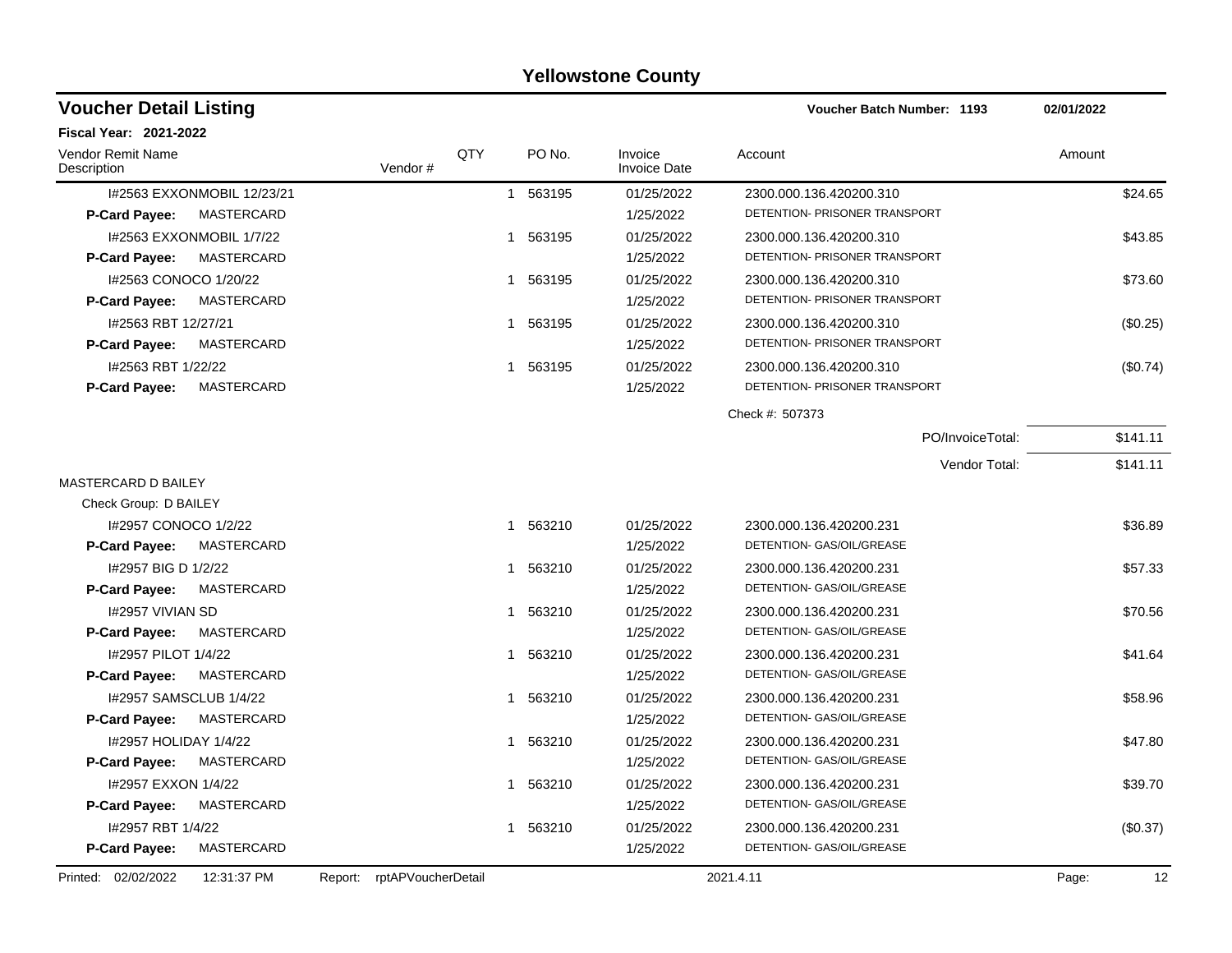| <b>Yellowstone County</b>                                                       |         |     |                        |                         |                                                          |            |  |  |  |  |  |
|---------------------------------------------------------------------------------|---------|-----|------------------------|-------------------------|----------------------------------------------------------|------------|--|--|--|--|--|
| <b>Voucher Detail Listing</b>                                                   |         |     |                        |                         | <b>Voucher Batch Number: 1193</b>                        | 02/01/2022 |  |  |  |  |  |
| <b>Fiscal Year: 2021-2022</b>                                                   |         |     |                        |                         |                                                          |            |  |  |  |  |  |
| <b>Vendor Remit Name</b><br>Description                                         | Vendor# | QTY | PO No.                 | Invoice<br>Invoice Date | Account                                                  | Amount     |  |  |  |  |  |
| I#2957 RBT 1/5/22<br><b>P-Card Payee:</b><br>MASTERCARD                         |         |     | 563210<br>$\mathbf{1}$ | 01/25/2022<br>1/25/2022 | 2300.000.136.420200.231<br>DETENTION- GAS/OIL/GREASE     | (\$0.57)   |  |  |  |  |  |
| I#2957 RBT 1/6/22<br>P-Card Payee:<br>MASTERCARD                                |         |     | 563210<br>$\mathbf{1}$ | 01/25/2022<br>1/25/2022 | 2300.000.136.420200.231<br>DETENTION- GAS/OIL/GREASE     | (\$0.40)   |  |  |  |  |  |
|                                                                                 |         |     |                        |                         | Check #: 507374                                          |            |  |  |  |  |  |
|                                                                                 |         |     |                        |                         | PO/InvoiceTotal:                                         | \$351.54   |  |  |  |  |  |
|                                                                                 |         |     |                        |                         | Vendor Total:                                            | \$351.54   |  |  |  |  |  |
| MASTERCARD D RINDAHL HARVILAK<br>Check Group: D HARVILAK                        |         |     |                        |                         |                                                          |            |  |  |  |  |  |
| I#2692 EXXONMOBIL 12/22/21<br>MASTERCARD<br><b>P-Card Payee:</b>                |         |     | 1 563208               | 01/25/2022<br>1/25/2022 | 2300.000.136.420200.310<br>DETENTION- PRISONER TRANSPORT | \$54.03    |  |  |  |  |  |
| I#2692 CENEX 1/12/22<br>MASTERCARD<br><b>P-Card Payee:</b>                      |         |     | 563208<br>$\mathbf 1$  | 01/25/2022<br>1/25/2022 | 2300.000.136.420200.310<br>DETENTION- PRISONER TRANSPORT | \$35.30    |  |  |  |  |  |
| I#2692 EXXONMOBIL 1/12/22<br>MASTERCARD<br>P-Card Payee:                        |         |     | 563208<br>-1           | 01/25/2022<br>1/25/2022 | 2300.000.136.420200.310<br>DETENTION- PRISONER TRANSPORT | \$51.00    |  |  |  |  |  |
| I#2692 HOLIDAY 1/12/22<br>MASTERCARD<br>P-Card Payee:                           |         |     | 563208<br>-1           | 01/25/2022<br>1/25/2022 | 2300.000.136.420200.310<br>DETENTION- PRISONER TRANSPORT | \$44.31    |  |  |  |  |  |
|                                                                                 |         |     |                        |                         | Check #: 507375                                          |            |  |  |  |  |  |
|                                                                                 |         |     |                        |                         | PO/InvoiceTotal:                                         | \$184.64   |  |  |  |  |  |
|                                                                                 |         |     |                        |                         | Vendor Total:                                            | \$184.64   |  |  |  |  |  |
| MASTERCARD J SHIRLEY                                                            |         |     |                        |                         |                                                          |            |  |  |  |  |  |
| Check Group: J SHIRLEY<br>I#8582 CONOCO 12/23/21<br>P-Card Payee:<br>MASTERCARD |         |     | 563206<br>$\mathbf 1$  | 01/25/2022<br>1/25/2022 | 2300.000.136.420200.310<br>DETENTION- PRISONER TRANSPORT | \$50.32    |  |  |  |  |  |
| 1#8582 CONOCO 12/31/21                                                          |         |     | 563206                 | 01/25/2022              | 2300.000.136.420200.310                                  | \$38.72    |  |  |  |  |  |
| P-Card Payee:<br>MASTERCARD                                                     |         |     |                        | 1/25/2022               | DETENTION- PRISONER TRANSPORT                            |            |  |  |  |  |  |
| 1#8582 CONOCO 1/19/22                                                           |         |     | 563206                 | 01/25/2022              | 2300.000.135.420180.310                                  | \$50.19    |  |  |  |  |  |
| P-Card Payee:<br>MASTERCARD                                                     |         |     |                        | 1/25/2022               | MISC- PRISONER TRANSPORT                                 |            |  |  |  |  |  |
| I#8582 RBT 12/24/21<br>P-Card Payee:<br>MASTERCARD                              |         |     | 563206<br>1            | 01/25/2022<br>1/25/2022 | 2300.000.136.420200.310<br>DETENTION- PRISONER TRANSPORT | (\$0.32)   |  |  |  |  |  |

Printed: 02/02/2022 12:31:37 PM Report: rptAPVoucherDetail 2021.4.11 2021.4.11 2021.4.11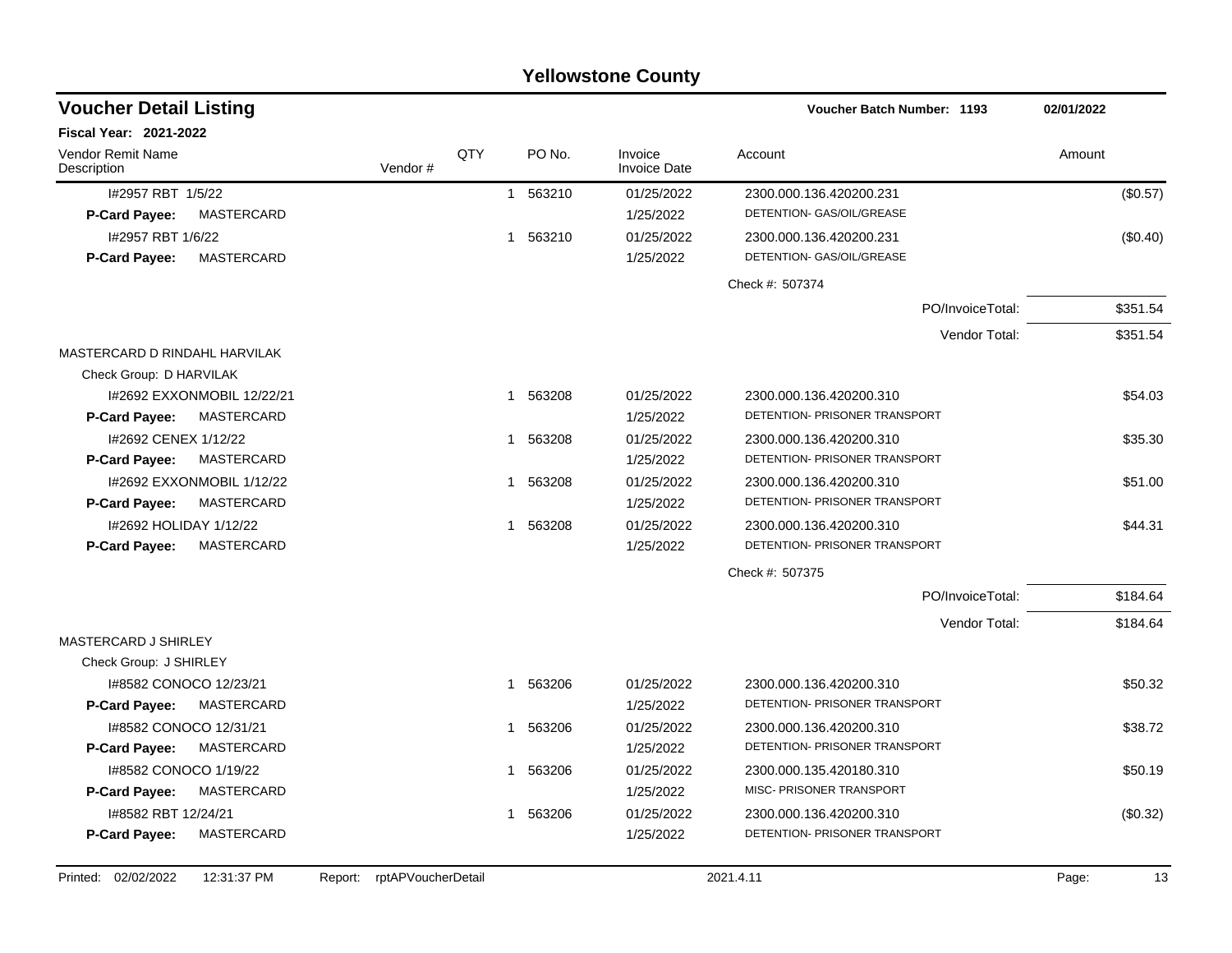| <b>Yellowstone County</b> |  |
|---------------------------|--|
|---------------------------|--|

| <b>Voucher Detail Listing</b>                 |                    |     |                        |                                | Voucher Batch Number: 1193         | 02/01/2022  |
|-----------------------------------------------|--------------------|-----|------------------------|--------------------------------|------------------------------------|-------------|
| <b>Fiscal Year: 2021-2022</b>                 |                    |     |                        |                                |                                    |             |
| Vendor Remit Name<br>Description              | Vendor#            | QTY | PO No.                 | Invoice<br><b>Invoice Date</b> | Account                            | Amount      |
| I#8582 RBT 12/27/21                           |                    |     | 563206<br>$\mathbf{1}$ | 01/25/2022                     | 2300.000.136.420200.310            | (\$0.50)    |
| P-Card Payee:<br>MASTERCARD                   |                    |     |                        | 1/25/2022                      | DETENTION- PRISONER TRANSPORT      |             |
|                                               |                    |     |                        |                                | Check #: 507376                    |             |
|                                               |                    |     |                        |                                | PO/InvoiceTotal:                   | \$138.41    |
|                                               |                    |     |                        |                                | Vendor Total:                      | \$138.41    |
| MASTERCARD J VALDEZ                           |                    |     |                        |                                |                                    |             |
| Check Group: J VALDEZ                         |                    |     |                        |                                |                                    |             |
| 1#6404 AXON 12/21/21                          |                    |     | 563207<br>$\mathbf 1$  | 01/25/2022                     | 2300.000.136.420200.380            | \$1,125.00  |
| P-Card Payee:<br>MASTERCARD                   |                    |     |                        | 1/25/2022                      | <b>DETENTION- TRAINING</b>         |             |
| 1#6404 HOLIDAY INN 1/4/22 SGT DEMELLO         |                    |     | 563207<br>1            | 01/25/2022                     | 2300.000.136.420200.370            | \$209.28    |
| MASTERCARD<br><b>P-Card Payee:</b>            |                    |     |                        | 1/25/2022                      | DETENTION- TRAVEL                  |             |
| 1#6404 HOLIDAY INN 1/4/22 SGT RICKETT         |                    |     | 563207<br>1            | 01/25/2022                     | 2300.000.136.420200.370            | \$209.28    |
| P-Card Payee:<br>MASTERCARD                   |                    |     |                        | 1/25/2022                      | DETENTION- TRAVEL                  |             |
| 1#6404 HOLIDAY INN 1/4/22 LT BAILEY           |                    |     | 563207<br>1            | 01/25/2022                     | 2300.000.136.420200.370            | \$209.28    |
| <b>MASTERCARD</b><br><b>P-Card Payee:</b>     |                    |     |                        | 1/25/2022                      | DETENTION- TRAVEL                  |             |
| 1#6404 KATOM MICROWAVES (1)                   |                    |     | 563207<br>1            | 01/25/2022                     | 2300.000.136.420200.220            | \$254.17    |
| MASTERCARD<br>P-Card Payee:                   |                    |     |                        | 1/25/2022                      | DETENTION- OPERATING SUPPLIES      |             |
| I#6404 KATOM MICROWAVES (3)                   |                    |     | 563207<br>1            | 01/25/2022                     | 2300.000.136.420200.220            | \$758.34    |
| MASTERCARD<br><b>P-Card Payee:</b>            |                    |     |                        | 1/25/2022                      | DETENTION- OPERATING SUPPLIES      |             |
|                                               |                    |     |                        |                                | Check #: 507377                    |             |
|                                               |                    |     |                        |                                | PO/InvoiceTotal:                   | \$2,765.35  |
|                                               |                    |     |                        |                                | Vendor Total:                      | \$2,765.35  |
| <b>MASTERCARD S METZGER</b>                   |                    |     |                        |                                |                                    |             |
| Check Group: S METZGER                        |                    |     |                        |                                |                                    |             |
| <b>I#8592 ADOBE</b>                           |                    |     | 563199<br>$\mathbf{1}$ | 01/25/2022                     | 2300.000.136.420200.368            | \$14.99     |
| P-Card Payee:<br>MASTERCARD                   |                    |     |                        | 1/25/2022                      | DETENTION- SOFTWARE/HARDWARE MAINT |             |
|                                               |                    |     |                        |                                | Check #: 507378                    |             |
|                                               |                    |     |                        |                                | PO/InvoiceTotal:                   | \$14.99     |
|                                               |                    |     |                        |                                | Vendor Total:                      | \$14.99     |
| MASTERCARD V WEBER                            | 041609             |     |                        |                                |                                    |             |
| Printed: 02/02/2022<br>12:31:37 PM<br>Report: | rptAPVoucherDetail |     |                        |                                | 2021.4.11                          | 14<br>Page: |
|                                               |                    |     |                        |                                |                                    |             |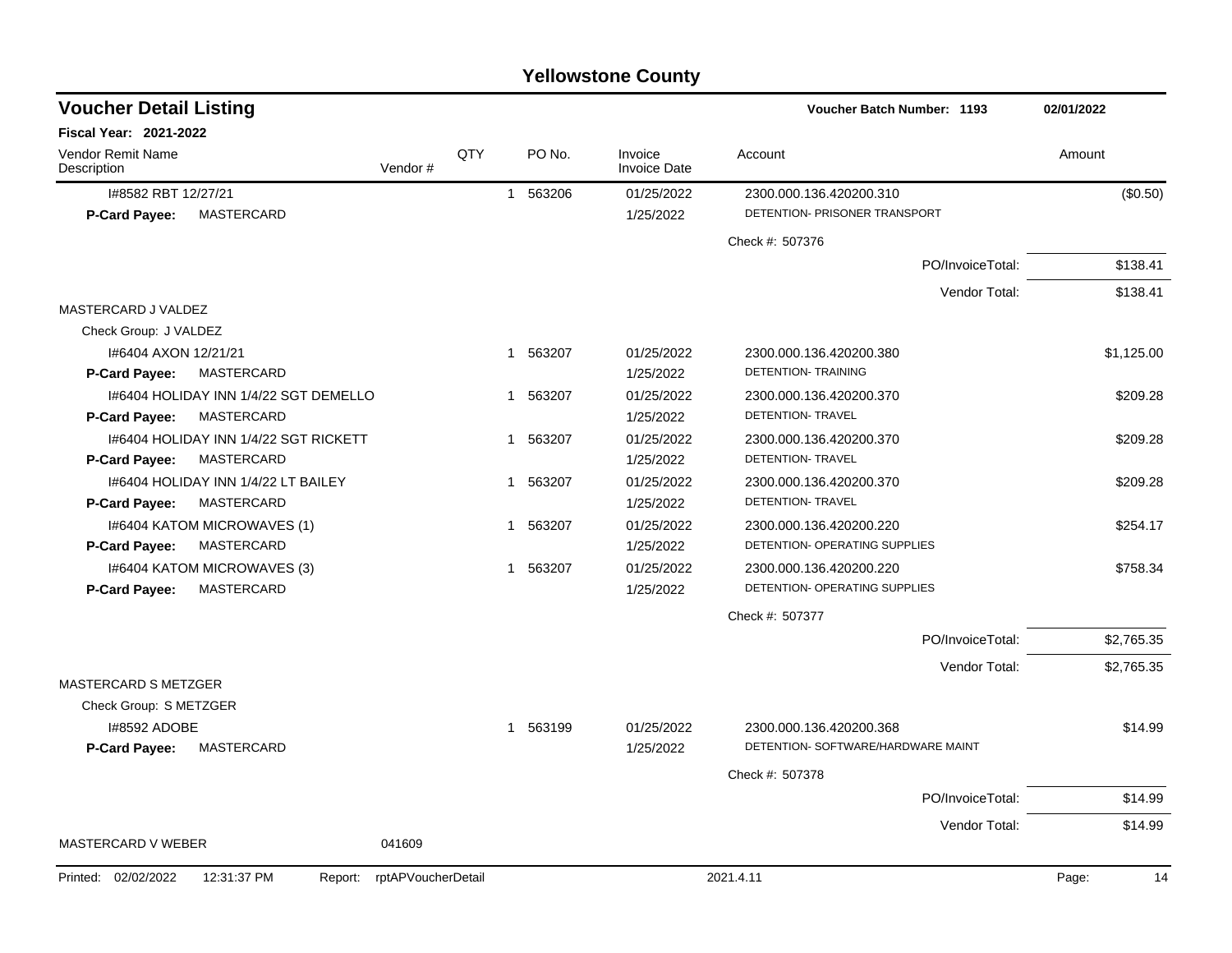| <b>Voucher Detail Listing</b>                                     |              |             |                                   | <b>Voucher Batch Number: 1193</b>                                              | 02/01/2022 |
|-------------------------------------------------------------------|--------------|-------------|-----------------------------------|--------------------------------------------------------------------------------|------------|
| <b>Fiscal Year: 2021-2022</b>                                     |              |             |                                   |                                                                                |            |
| Vendor Remit Name<br>Vendor#<br>Description                       | QTY          | PO No.      | Invoice<br><b>Invoice Date</b>    | Account                                                                        | Amount     |
| Check Group:                                                      |              |             |                                   |                                                                                |            |
| A#9886 / Gas for van                                              | $\mathbf{1}$ | 563239      | 1/26/22<br>1/26/2022              | 2399.000.235.420250.370<br><b>YSC-TRAVEL</b>                                   | \$42.26    |
| A#9886 / Membership                                               | 1            | 563239      | 1/26/22<br>1/26/2022              | 2399.000.235.420250.330<br>YSC- MEMBERSHIP & DUES                              | \$12.99    |
| A# 9886 / Color Copy Paper                                        | 1            | 563239      | 1/26/22<br>1/26/2022              | 2399.000.235.420250.210<br>YSC- OFFICE SUPPLIES                                | \$24.60    |
| A#9886 / Legal Copy Paper                                         |              | 1 563239    | 1/26/22<br>1/26/2022              | 2399.000.235.420250.210<br>YSC- OFFICE SUPPLIES                                | \$16.04    |
| A#9886 / Human Trafficking Onlline Class for S.D.                 | 1            | 563239      | 1/26/22<br>1/26/2022              | 2399.000.235.420253.378<br>FAMILY STABIL- OTHER TRAINING                       | \$5.99     |
| A#9886 / Trauma Screening and Assessment Online Class<br>for S.D. |              | 1 563239    | 1/26/22                           | 2399.000.235.420250.378                                                        | \$5.99     |
| A#9886 / Tires for Van                                            | 1            | 563239      | 1/26/2022<br>1/26/22<br>1/26/2022 | YSC- OTHER TRAINING<br>2399.000.235.420250.360<br>YSC- REPAIRS & MAINT SERVICE | \$862.80   |
| A#9886 / Meds                                                     |              | 563239<br>1 | 1/26/22<br>1/26/2022              | 2399.000.235.420250.222<br>YSC- CHEM/LAB/MED SUPPLIES                          | \$35.47    |
| A#9886 / Food                                                     | 1            | 563239      | 1/26/22<br>1/26/2022              | 2399.000.235.420250.223<br>YSC-FOOD                                            | \$41.75    |
| A#9886 / Sam's Club Membership                                    |              | 563239<br>1 | 1/26/22<br>1/26/2022              | 2399.000.235.420250.330<br>YSC- MEMBERSHIP & DUES                              | \$45.00    |
| A#9886 / Recreation                                               | 1            | 563239      | 1/26/22<br>1/26/2022              | 2399.000.235.420250.225<br>YSC- RECREATION SUPPLIES                            | \$193.99   |
| A#9886 / Social Work Online Course for L.S.                       | 1            | 563239      | 1/26/22<br>1/26/2022              | 2399.000.235.420250.378<br>YSC- OTHER TRAINING                                 | \$15.00    |
| A#9886 / Social Work Online Class for L.S.                        | 1            | 563239      | 1/26/22<br>1/26/2022              | 2399.000.235.420250.378<br>YSC- OTHER TRAINING                                 | \$15.00    |
| A#9886 / Social Work Online Class for L.S.                        |              | 563239<br>1 | 1/26/22<br>1/26/2022              | 2399.000.235.420250.378<br>YSC- OTHER TRAINING                                 | \$44.00    |
|                                                                   |              |             |                                   | Check #: 507351                                                                |            |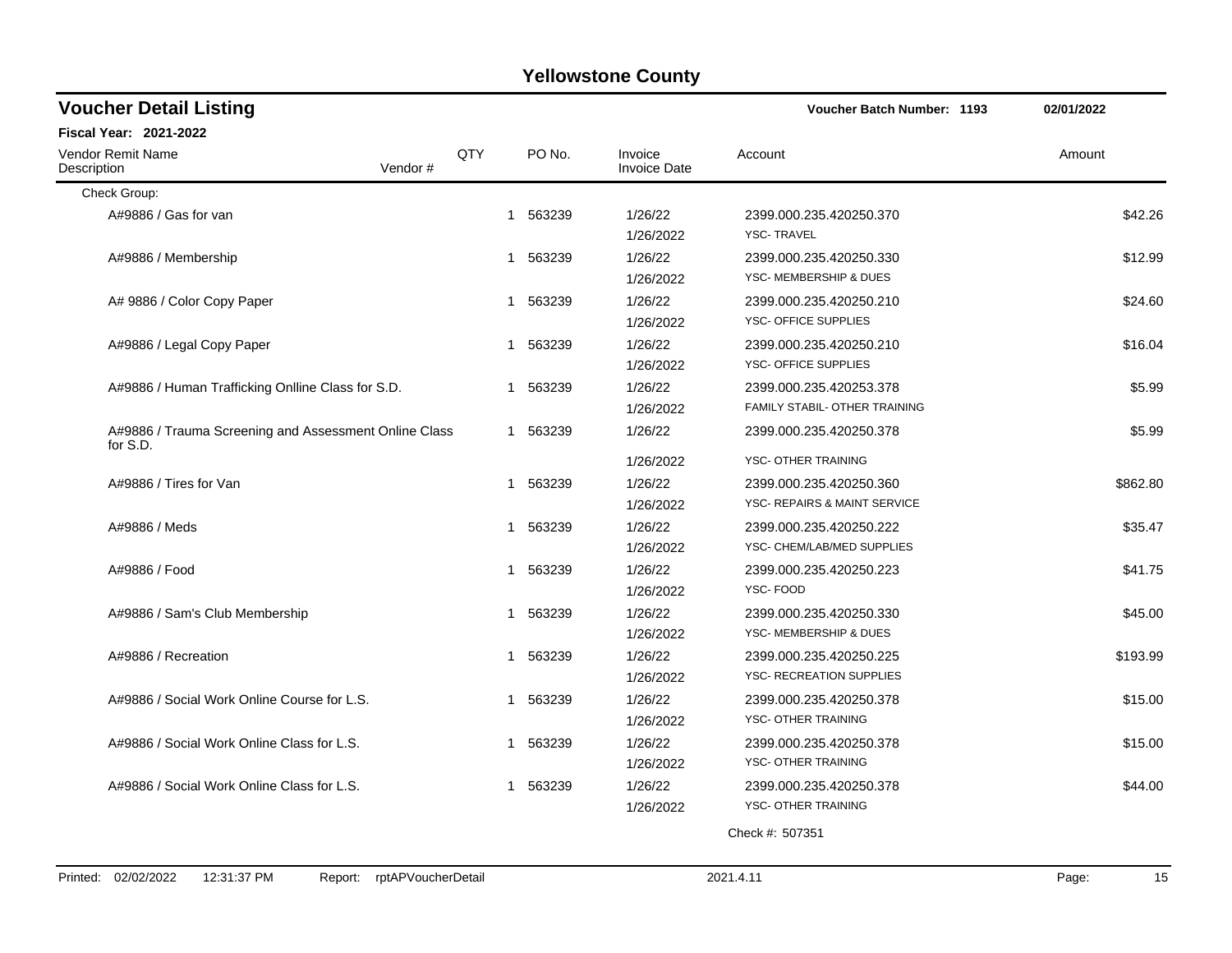| <b>Voucher Detail Listing</b>      |                            |     |                        |                                | <b>Voucher Batch Number: 1193</b>                     |                  | 02/01/2022  |
|------------------------------------|----------------------------|-----|------------------------|--------------------------------|-------------------------------------------------------|------------------|-------------|
| <b>Fiscal Year: 2021-2022</b>      |                            |     |                        |                                |                                                       |                  |             |
| Vendor Remit Name<br>Description   | Vendor#                    | QTY | PO No.                 | Invoice<br><b>Invoice Date</b> | Account                                               |                  | Amount      |
|                                    |                            |     |                        |                                |                                                       | PO/InvoiceTotal: | \$1,360.88  |
|                                    |                            |     |                        |                                |                                                       | Vendor Total:    | \$1,360.88  |
| MASTERCARD YOUTH SERVICE CENTER    |                            |     |                        |                                |                                                       |                  |             |
| Check Group:                       |                            |     |                        |                                |                                                       |                  |             |
| A#2787 / Food                      |                            |     | 1 563240               | 1/26/22<br>1/26/2022           | 2399.000.235.420250.223<br><b>YSC-FOOD</b>            |                  | \$410.78    |
| A#2787 / Food                      |                            |     | 563240<br>1            | 1/26/22<br>1/26/2022           | 2399.000.235.420250.223<br>YSC-FOOD                   |                  | \$22.96     |
| A#2787 / Operating Supplies        |                            |     | 563240<br>1            | 1/26/22<br>1/26/2022           | 2399.000.235.420250.220<br>YSC- OPERATING SUPPLIES    |                  | \$23.52     |
| A#2787 / Food                      |                            |     | 563240<br>$\mathbf 1$  | 1/26/22<br>1/26/2022           | 2399.000.235.420250.223<br>YSC-FOOD                   |                  | \$68.50     |
| A#2787 / Airwick                   |                            |     | 563240<br>-1           | 1/26/22<br>1/26/2022           | 2399.000.235.420250.220<br>YSC- OPERATING SUPPLIES    |                  | \$26.75     |
| A#2787 / Plates                    |                            |     | 563240<br>$\mathbf 1$  | 1/26/22<br>1/26/2022           | 2399.000.235.420250.221<br>YSC- FOOD SUPPLIES         |                  | \$53.94     |
| A#2787 / Meds                      |                            |     | 563240<br>$\mathbf{1}$ | 1/26/22<br>1/26/2022           | 2399.000.235.420250.222<br>YSC- CHEM/LAB/MED SUPPLIES |                  | \$58.38     |
| A#2787 / Food                      |                            |     | 563240<br>$\mathbf{1}$ | 1/26/22<br>1/26/2022           | 2399.000.235.420250.223<br>YSC-FOOD                   |                  | \$28.69     |
| A#2787 / Febreze, Bounce, Glade    |                            |     | 563240<br>1            | 1/26/22<br>1/26/2022           | 2399.000.235.420250.220<br>YSC- OPERATING SUPPLIES    |                  | \$90.21     |
| A#2787 / Recreation                |                            |     | 1 563240               | 1/26/22<br>1/26/2022           | 2399.000.235.420250.225<br>YSC- RECREATION SUPPLIES   |                  | \$6.98      |
| A#2787 / Food                      |                            |     | 1 563240               | 1/26/22<br>1/26/2022           | 2399.000.235.420250.223<br>YSC-FOOD                   |                  | \$122.09    |
| A#2787 / Kitchen Aid Mixer         |                            |     | 1 563240               | 1/26/22<br>1/26/2022           | 2399.000.235.420250.221<br>YSC- FOOD SUPPLIES         |                  | \$359.98    |
| A#2787 / Food                      |                            |     | 1 563240               | 1/26/22<br>1/26/2022           | 2399.000.235.420250.223<br>YSC-FOOD                   |                  | \$93.61     |
|                                    |                            |     |                        |                                | Check #: 507352                                       |                  |             |
| Printed: 02/02/2022<br>12:31:37 PM | Report: rptAPVoucherDetail |     |                        |                                | 2021.4.11                                             |                  | 16<br>Page: |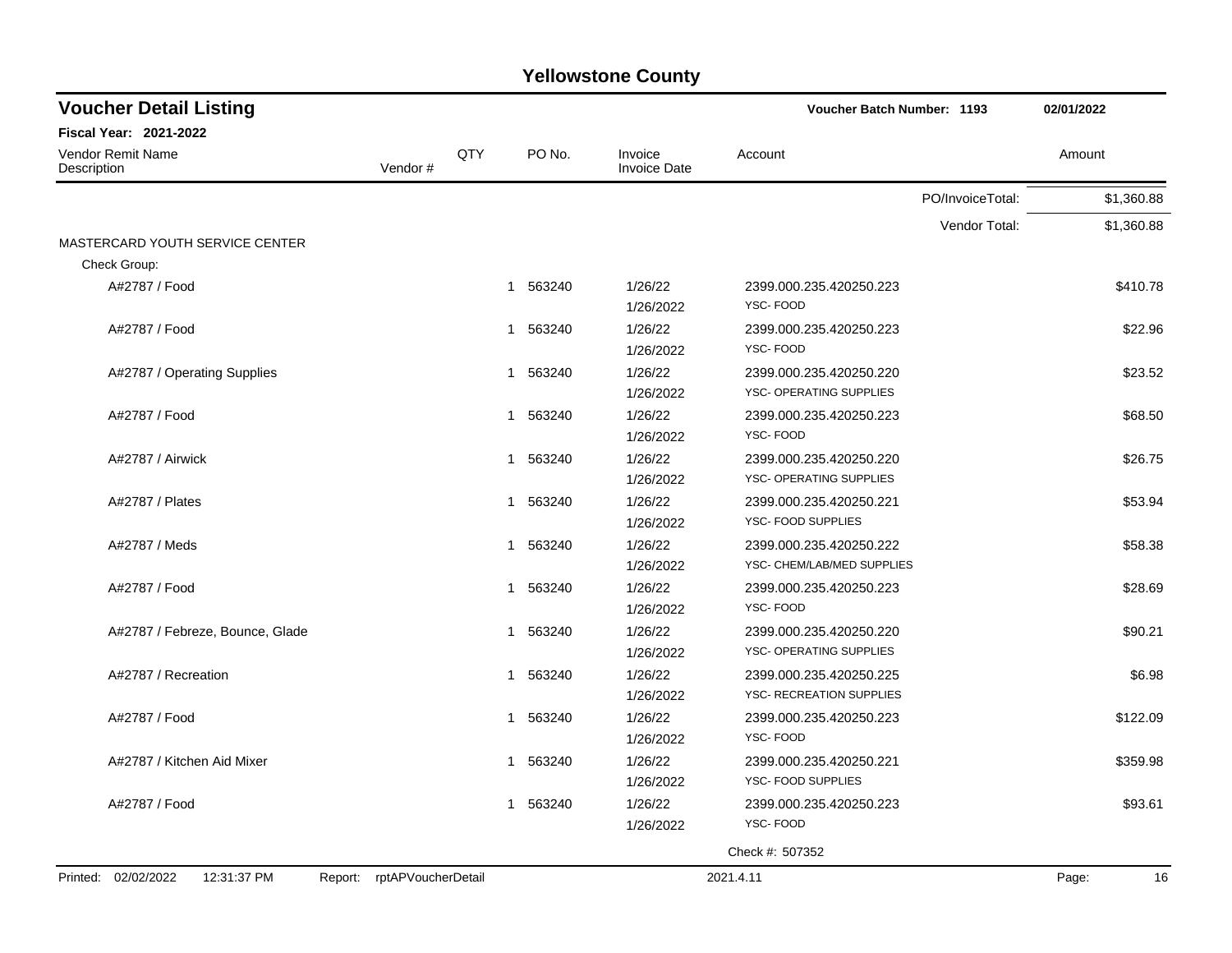| <b>Voucher Detail Listing</b>                                    |  |     |          | <b>Voucher Batch Number: 1193</b> |                                                  |                  |             |  |
|------------------------------------------------------------------|--|-----|----------|-----------------------------------|--------------------------------------------------|------------------|-------------|--|
| <b>Fiscal Year: 2021-2022</b>                                    |  |     |          |                                   |                                                  |                  |             |  |
| Vendor Remit Name<br>Vendor#<br>Description                      |  | QTY | PO No.   | Invoice<br><b>Invoice Date</b>    | Account                                          |                  | Amount      |  |
|                                                                  |  |     |          |                                   |                                                  | PO/InvoiceTotal: | \$1,366.39  |  |
|                                                                  |  |     |          |                                   |                                                  | Vendor Total:    | \$1,366.39  |  |
| MONTANA DAKOTA UTILITIES<br>040762<br>Check Group:               |  |     |          |                                   |                                                  |                  |             |  |
| A#59378010009 1/18/22 Gas Svc                                    |  | -1  | 563226   | 01/25/2022                        | 5810.000.552.460442.344                          |                  | \$2,342.02  |  |
|                                                                  |  |     |          | 1/25/2022                         | METRA FACILITIES- GAS                            |                  |             |  |
|                                                                  |  |     |          |                                   | Check #: 507353                                  |                  |             |  |
|                                                                  |  |     |          |                                   |                                                  | PO/InvoiceTotal: | \$2,342.02  |  |
| Check Group:                                                     |  |     |          |                                   |                                                  |                  |             |  |
| A#05449010007/WEED 1/20/22                                       |  |     | 1 563227 | 01/25/2022<br>1/25/2022           | 2140.000.403.431100.340<br><b>WEED-UTILITIES</b> |                  | \$242.94    |  |
|                                                                  |  |     |          |                                   | Check #: 507353                                  |                  |             |  |
|                                                                  |  |     |          |                                   |                                                  | PO/InvoiceTotal: | \$242.94    |  |
| Check Group:                                                     |  |     |          |                                   |                                                  |                  |             |  |
| A#85219010007 / 1/20/22 410 S 26th St                            |  |     | 1 563244 | 1/26/22<br>1/26/2022              | 2399.000.235.420250.344<br>YSC-GAS               |                  | \$1,221.85  |  |
| A#76319010005 / 1/20/22 407 S 27th St                            |  | -1  | 563244   | 1/26/22<br>1/26/2022              | 2399.000.235.420250.344<br>YSC-GAS               |                  | \$261.81    |  |
| A#11319010002 / 1/20/22 413 S 27th St                            |  |     | 1 563244 | 1/26/22                           | 2399.000.235.420250.344                          |                  | \$122.65    |  |
|                                                                  |  |     |          | 1/26/2022                         | YSC-GAS                                          |                  |             |  |
|                                                                  |  |     |          |                                   | Check #: 507353                                  |                  |             |  |
|                                                                  |  |     |          |                                   |                                                  | PO/InvoiceTotal: | \$1,606.31  |  |
|                                                                  |  |     |          |                                   |                                                  | Vendor Total:    | \$4,191.27  |  |
| MONTANA LAW ENFORCEMENT<br>046375                                |  |     |          |                                   |                                                  |                  |             |  |
| Check Group:<br>I#20874 CDOB#169A DOLEBEAR, K LODGING 1/2-14/22  |  |     | 1 563191 | 01/25/2022                        | 2300.000.136.420200.370                          |                  | \$44.00     |  |
|                                                                  |  |     |          | 1/25/2022                         | <b>DETENTION- TRAVEL</b>                         |                  |             |  |
| I#20874 MEALS K.D.                                               |  |     | 1 563191 | 01/25/2022                        | 2300.000.136.420200.370                          |                  | \$206.00    |  |
|                                                                  |  |     |          | 1/25/2022                         | DETENTION- TRAVEL                                |                  |             |  |
|                                                                  |  |     |          |                                   | Check #: 507354                                  |                  |             |  |
| Printed: 02/02/2022<br>12:31:37 PM<br>Report: rptAPVoucherDetail |  |     |          |                                   | 2021.4.11                                        |                  | 17<br>Page: |  |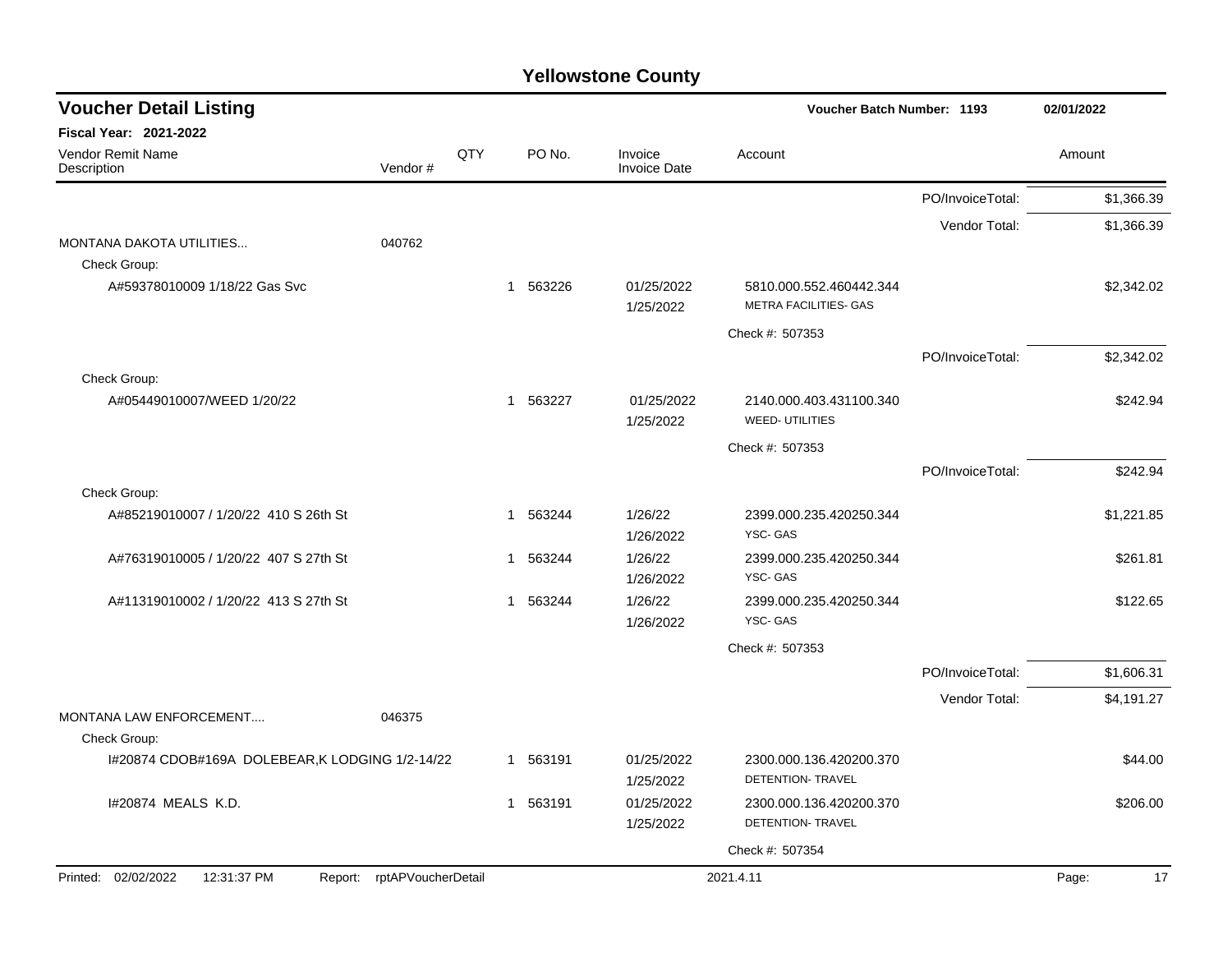| <b>Voucher Detail Listing</b>                              |                    |   |          |                                | Voucher Batch Number: 1193                               |                  | 02/01/2022  |
|------------------------------------------------------------|--------------------|---|----------|--------------------------------|----------------------------------------------------------|------------------|-------------|
| <b>Fiscal Year: 2021-2022</b>                              |                    |   |          |                                |                                                          |                  |             |
| Vendor Remit Name<br>Vendor#<br>Description                | QTY                |   | PO No.   | Invoice<br><b>Invoice Date</b> | Account                                                  |                  | Amount      |
|                                                            |                    |   |          |                                |                                                          | PO/InvoiceTotal: | \$250.00    |
|                                                            |                    |   |          |                                |                                                          | Vendor Total:    | \$250.00    |
| MONTANA WEED CONTROL ASSOCIATION<br>043070<br>Check Group: |                    |   |          |                                |                                                          |                  |             |
| I#31450/ Reg MWCA Annual Conf Billings 2/1-3/22 J.L.       |                    | 1 | 563223   | 01/25/2022<br>1/25/2022        | 2140.000.403.431100.380<br><b>WEED-TRAINING</b>          |                  | \$200.00    |
|                                                            |                    |   |          |                                | Check #: 507355                                          |                  |             |
|                                                            |                    |   |          |                                |                                                          | PO/InvoiceTotal: | \$200.00    |
|                                                            |                    |   |          |                                |                                                          | Vendor Total:    | \$200.00    |
| NOLAN-GARRITY, NANCY<br>Check Group:                       |                    |   |          |                                |                                                          |                  |             |
| VA BURIAL BENEFIT THOMAS P GARRITY 11/26/21                |                    |   | 1 563237 | 1/26/22<br>1/26/2022           | 1000.000.199.450200.396<br>MISC- FUNERAL EXPENSE/BURIALS |                  | \$250.00    |
|                                                            |                    |   |          |                                | Check #: 507356                                          |                  |             |
|                                                            |                    |   |          |                                |                                                          | PO/InvoiceTotal: | \$250.00    |
|                                                            |                    |   |          |                                |                                                          | Vendor Total:    | \$250.00    |
| NORTHWESTERN ENERGY<br>045035<br>Check Group:              |                    |   |          |                                |                                                          |                  |             |
| A#0256622-2 1/12/22 308 6th Ave North Annx                 |                    |   | 1 563224 | 01/25/2022<br>1/25/2022        | 5810.000.552.460442.341<br>METRA FACILITIES- ELECTRICITY |                  | \$28,092.53 |
|                                                            |                    |   |          |                                | Check #: 507357                                          |                  |             |
|                                                            |                    |   |          |                                |                                                          | PO/InvoiceTotal: | \$28,092.53 |
|                                                            |                    |   |          |                                |                                                          | Vendor Total:    | \$28,092.53 |
| PEPSI COLA BOTTLING<br>004960<br>Check Group:              |                    |   |          |                                |                                                          |                  |             |
| I#511862 Conc. Supplies 1/20/22                            |                    |   | 1 563218 | 01/25/2022<br>1/25/2022        | 5810.000.553.460442.223<br>METRA CONCESSIONS- FOOD       |                  | \$2,100.00  |
|                                                            |                    |   |          |                                | Check #: 507358                                          |                  |             |
|                                                            |                    |   |          |                                |                                                          | PO/InvoiceTotal: | \$2,100.00  |
| Printed: 02/02/2022<br>12:31:37 PM<br>Report:              | rptAPVoucherDetail |   |          |                                | 2021.4.11                                                |                  | 18<br>Page: |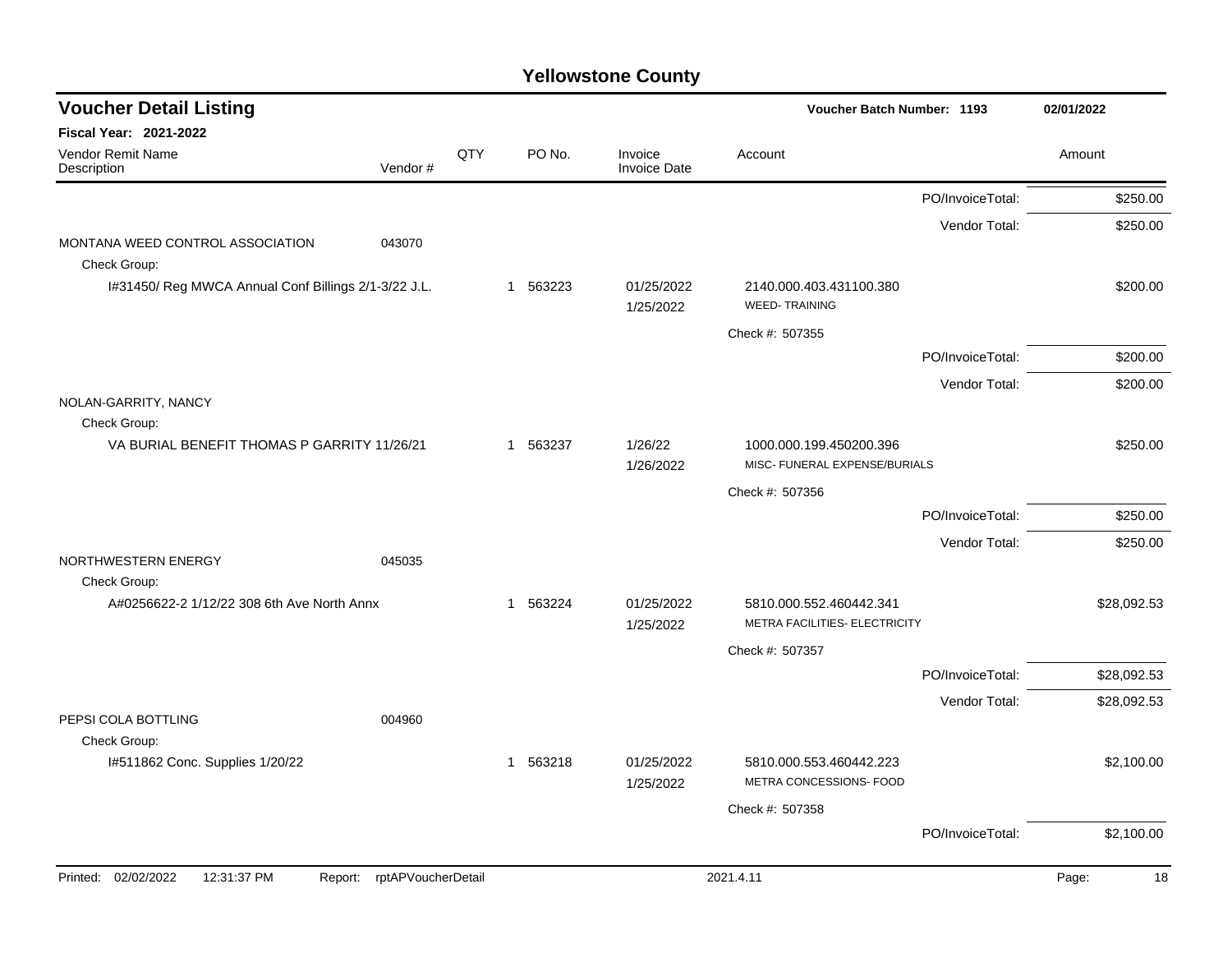| <b>Voucher Detail Listing</b>                      |                    |     |             |                                | Voucher Batch Number: 1193                              |                  | 02/01/2022  |
|----------------------------------------------------|--------------------|-----|-------------|--------------------------------|---------------------------------------------------------|------------------|-------------|
| Fiscal Year: 2021-2022                             |                    |     |             |                                |                                                         |                  |             |
| Vendor Remit Name<br>Description                   | Vendor#            | QTY | PO No.      | Invoice<br><b>Invoice Date</b> | Account                                                 |                  | Amount      |
|                                                    |                    |     |             |                                |                                                         | Vendor Total:    | \$2,100.00  |
| PUBLIC UTILITIES                                   | 005150             |     |             |                                |                                                         |                  |             |
| Check Group:<br>A#111177 1/20/22 308 6th Ave North |                    |     | 1 563219    | 01/25/2022                     | 5810.000.552.460442.342                                 |                  | \$4,648.32  |
|                                                    |                    |     |             | 1/25/2022                      | METRA FACILITIES- WATER/LANDFILL                        |                  |             |
|                                                    |                    |     |             |                                | Check #: 507359                                         |                  |             |
|                                                    |                    |     |             |                                |                                                         | PO/InvoiceTotal: | \$4,648.32  |
|                                                    |                    |     |             |                                |                                                         | Vendor Total:    | \$4,648.32  |
| ROTO ROOTER SEWER SERVICE                          | 005410             |     |             |                                |                                                         |                  |             |
| Check Group:                                       |                    |     |             |                                |                                                         |                  |             |
| 1#69936838 Clean out Grease Trap 1/18/22           |                    |     | 1 563220    | 01/25/2022                     | 5811.000.552.460442.369                                 |                  | \$262.50    |
|                                                    |                    |     |             | 1/25/2022                      | FACILITIES- BUILDING REPAIRS                            |                  |             |
|                                                    |                    |     |             |                                | Check #: 507360                                         |                  |             |
|                                                    |                    |     |             |                                |                                                         | PO/InvoiceTotal: | \$262.50    |
|                                                    |                    |     |             |                                |                                                         | Vendor Total:    | \$262.50    |
| <b>SCL HEALTH SYSTEM</b><br>Check Group:           |                    |     |             |                                |                                                         |                  |             |
| I#40292339001 MEDICAL SERVICE 11/14/21 (RL)        |                    |     | 1 563201    | 01/25/2022                     | 2300.000.136.420200.356                                 |                  | \$1,032.25  |
|                                                    |                    |     |             | 1/25/2022                      | DETENTION- DOCTORS/HOSPITALS                            |                  |             |
| I#P2129873380 MEDICAL SERV 8/27/21 (BL)            |                    |     | 1 563201    | 01/25/2022                     | 2300.000.136.420200.356                                 |                  | \$295.75    |
|                                                    |                    |     |             | 1/25/2022                      | DETENTION- DOCTORS/HOSPITALS                            |                  |             |
| I#P2129873390 MEDICAL SERV 8/28/21 (BL)            |                    |     | 563201<br>1 | 01/25/2022                     | 2300.000.136.420200.356                                 |                  | \$214.37    |
|                                                    |                    |     |             | 1/25/2022                      | DETENTION- DOCTORS/HOSPITALS                            |                  |             |
| I#P2129820471 MEDICAL SERV 8/30/21 (BL)            |                    |     | 1 563201    | 01/25/2022                     | 2300.000.136.420200.356                                 |                  | \$13.12     |
|                                                    |                    |     |             | 1/25/2022                      | DETENTION- DOCTORS/HOSPITALS                            |                  |             |
| 1#402851472 MEDICAL SERV 8/27/21 (BL)              |                    |     | 1 563201    | 01/25/2022<br>1/25/2022        | 2300.000.136.420200.356<br>DETENTION- DOCTORS/HOSPITALS |                  | \$2,316.94  |
| 1#402952212 MEDICAL SERV 12/19/21(PJ)              |                    |     | 1 563201    | 01/25/2022                     | 2300.000.136.420200.356                                 |                  | \$2,540.20  |
|                                                    |                    |     |             | 1/25/2022                      | DETENTION- DOCTORS/HOSPITALS                            |                  |             |
|                                                    |                    |     |             |                                | Check #: 507361                                         |                  |             |
|                                                    |                    |     |             |                                |                                                         |                  |             |
| Printed: 02/02/2022<br>12:31:37 PM<br>Report:      | rptAPVoucherDetail |     |             |                                | 2021.4.11                                               |                  | 19<br>Page: |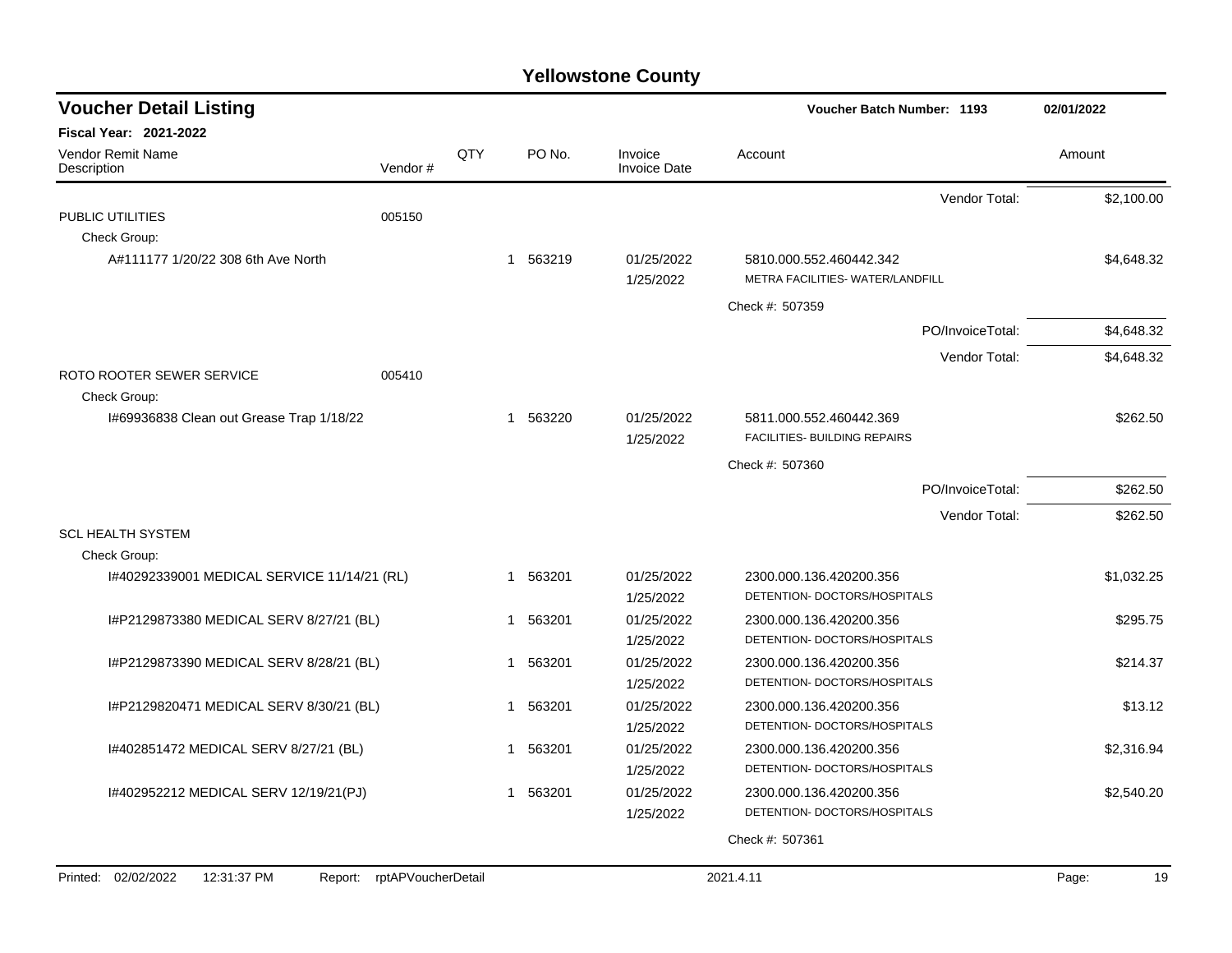| <b>Voucher Detail Listing</b>                                    |     |                       |                                | <b>Voucher Batch Number: 1193</b>                        |                  | 02/01/2022  |
|------------------------------------------------------------------|-----|-----------------------|--------------------------------|----------------------------------------------------------|------------------|-------------|
| Fiscal Year: 2021-2022                                           |     |                       |                                |                                                          |                  |             |
| Vendor Remit Name<br>Description<br>Vendor#                      | QTY | PO No.                | Invoice<br><b>Invoice Date</b> | Account                                                  |                  | Amount      |
|                                                                  |     |                       |                                |                                                          | PO/InvoiceTotal: | \$6,412.63  |
|                                                                  |     |                       |                                |                                                          | Vendor Total:    | \$6,412.63  |
| SMITH FUNERAL CHAPEL<br>005690<br>Check Group:                   |     |                       |                                |                                                          |                  |             |
| VA BURIAL BENEFIT JACKIE A KEIERLEBER 12/24/21                   |     | 563234<br>1           | 1/26/22                        | 1000.000.199.450200.396                                  |                  | \$250.00    |
|                                                                  |     |                       | 1/26/2022                      | MISC- FUNERAL EXPENSE/BURIALS                            |                  |             |
|                                                                  |     |                       |                                | Check #: 507362                                          |                  |             |
|                                                                  |     |                       |                                |                                                          | PO/InvoiceTotal: | \$250.00    |
|                                                                  |     |                       |                                |                                                          | Vendor Total:    | \$250.00    |
| SMITH, BERRY<br>Check Group:                                     |     |                       |                                |                                                          |                  |             |
| VA BURIAL BENEFIT LEON D SMITH 12/3/21                           |     | 1 563238              | 1/26/22<br>1/26/2022           | 1000.000.199.450200.396<br>MISC- FUNERAL EXPENSE/BURIALS |                  | \$250.00    |
|                                                                  |     |                       |                                | Check #: 507363                                          |                  |             |
|                                                                  |     |                       |                                |                                                          | PO/InvoiceTotal: | \$250.00    |
|                                                                  |     |                       |                                |                                                          | Vendor Total:    | \$250.00    |
| <b>STARPLEX CORPORATION</b><br>042999<br>Check Group:            |     |                       |                                |                                                          |                  |             |
| I#51252 Fluffy Cleaning 1/15/21                                  |     | 563228<br>$\mathbf 1$ | 01/25/2022                     | 5810.000.554.460442.367                                  |                  | \$3,954.30  |
|                                                                  |     |                       | 1/25/2022                      | METRA EVENTS- JANITORIAL                                 |                  |             |
| I#607566 Fluffy VIP Lot 1/15/22                                  |     | 563228<br>$\mathbf 1$ | 01/25/2022<br>1/25/2022        | 5810.000.554.460443.398<br>N PARKING LOT- SECURITY       |                  | \$67.00     |
|                                                                  |     |                       |                                | Check #: 507364                                          |                  |             |
|                                                                  |     |                       |                                |                                                          | PO/InvoiceTotal: | \$4,021.30  |
|                                                                  |     |                       |                                |                                                          | Vendor Total:    | \$4,021.30  |
| STRATMEIER, CAROL<br>Check Group:                                |     |                       |                                |                                                          |                  |             |
| VA BURIAL BENEFIT LARRY D STRATMEIER 10/4/21                     |     | 1 563235              | 1/26/22<br>1/26/2022           | 1000.000.199.450200.396<br>MISC- FUNERAL EXPENSE/BURIALS |                  | \$250.00    |
|                                                                  |     |                       |                                | Check #: 507365                                          |                  |             |
| Printed: 02/02/2022<br>12:31:37 PM<br>Report: rptAPVoucherDetail |     |                       |                                | 2021.4.11                                                |                  | Page:<br>20 |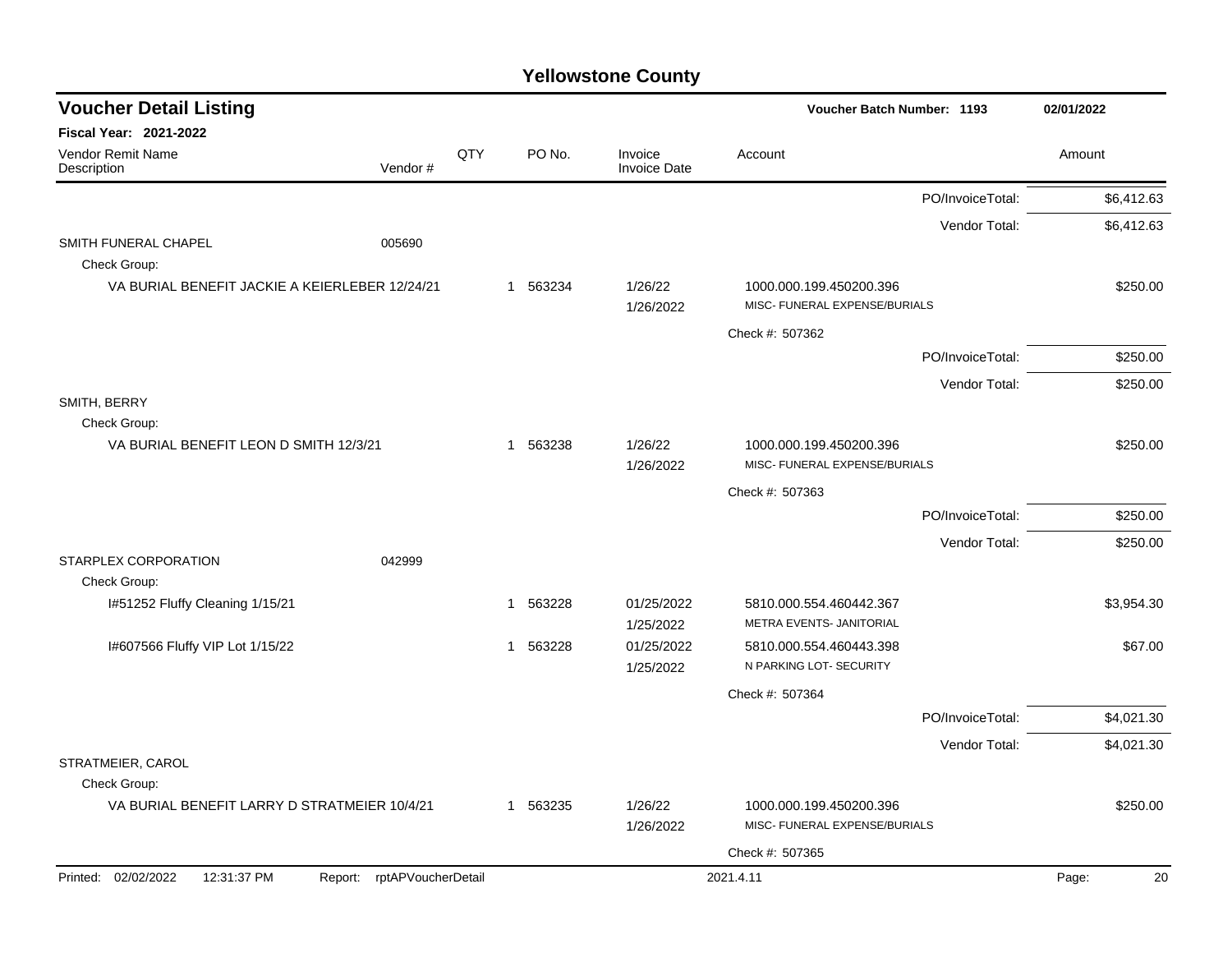| <b>Voucher Detail Listing</b>              |         |     |                        |                                |                                  | <b>Voucher Batch Number: 1193</b> |            |  |
|--------------------------------------------|---------|-----|------------------------|--------------------------------|----------------------------------|-----------------------------------|------------|--|
| <b>Fiscal Year: 2021-2022</b>              |         |     |                        |                                |                                  |                                   |            |  |
| <b>Vendor Remit Name</b><br>Description    | Vendor# | QTY | PO No.                 | Invoice<br><b>Invoice Date</b> | Account                          |                                   | Amount     |  |
|                                            |         |     |                        |                                |                                  | PO/InvoiceTotal:                  | \$250.00   |  |
|                                            |         |     |                        |                                |                                  | Vendor Total:                     | \$250.00   |  |
| SYSCO FOOD SERVICES OF MT                  | 002390  |     |                        |                                |                                  |                                   |            |  |
| Check Group:                               |         |     |                        |                                |                                  |                                   |            |  |
| I#343606868 Conc Supplies 1/12/22 A#552174 |         |     | 1 563215               | 01/25/2022                     | 5810.000.553.460442.223          |                                   | \$3,403.88 |  |
|                                            |         |     |                        | 1/25/2022                      | METRA CONCESSIONS- FOOD          |                                   |            |  |
| I#343616227 Conc Supplies 1/19/22 A#552174 |         |     | 563215<br>$\mathbf{1}$ | 01/25/2022                     | 5810.000.553.460442.223          |                                   | \$2,457.84 |  |
|                                            |         |     |                        | 1/25/2022                      | METRA CONCESSIONS- FOOD          |                                   |            |  |
|                                            |         |     |                        |                                | Check #: 507366                  |                                   |            |  |
|                                            |         |     |                        |                                |                                  | PO/InvoiceTotal:                  | \$5,861.72 |  |
|                                            |         |     |                        |                                |                                  | Vendor Total:                     | \$5,861.72 |  |
| UNIVERSAL ATHLETIC, LLC                    | 006180  |     |                        |                                |                                  |                                   |            |  |
| Check Group:                               |         |     |                        |                                |                                  |                                   |            |  |
| I#802-0049336-01 Bball Floor Tag A#25272   |         | 16  | 563222                 | 01/25/2022                     | 5810.000.554.460442.220          |                                   | \$736.43   |  |
|                                            |         |     |                        | 1/25/2022                      | METRA EVENTS- OPERATING SUPPLIES |                                   |            |  |
| I#802-0049336-02 Bball Floor Tag A#25272   |         | 14  | 563222                 | 01/25/2022                     | 5810.000.554.460442.220          |                                   | \$99.17    |  |
|                                            |         |     |                        | 1/25/2022                      | METRA EVENTS- OPERATING SUPPLIES |                                   |            |  |
|                                            |         |     |                        |                                | Check #: 507367                  |                                   |            |  |
|                                            |         |     |                        |                                |                                  | PO/InvoiceTotal:                  | \$835.60   |  |
|                                            |         |     |                        |                                |                                  | Vendor Total:                     | \$835.60   |  |
| UNIVERSAL AWARDS                           | 006170  |     |                        |                                |                                  |                                   |            |  |
| Check Group:                               |         |     |                        |                                |                                  |                                   |            |  |
| I#262763 P. Ask Advisory Board Name Tag    |         |     | 1 563221               | 01/25/2022                     | 5810.000.551.460442.220          |                                   | \$10.50    |  |
|                                            |         |     |                        | 1/25/2022                      | METRA ADMIN- OPERATING SUPPLIES  |                                   |            |  |
|                                            |         |     |                        |                                | Check #: 507368                  |                                   |            |  |
|                                            |         |     |                        |                                |                                  | PO/InvoiceTotal:                  | \$10.50    |  |
|                                            |         |     |                        |                                |                                  | Vendor Total:                     | \$10.50    |  |
| <b>UPS</b>                                 | 046530  |     |                        |                                |                                  |                                   |            |  |
| Check Group:                               |         |     |                        |                                |                                  |                                   |            |  |
|                                            |         |     |                        |                                |                                  |                                   |            |  |